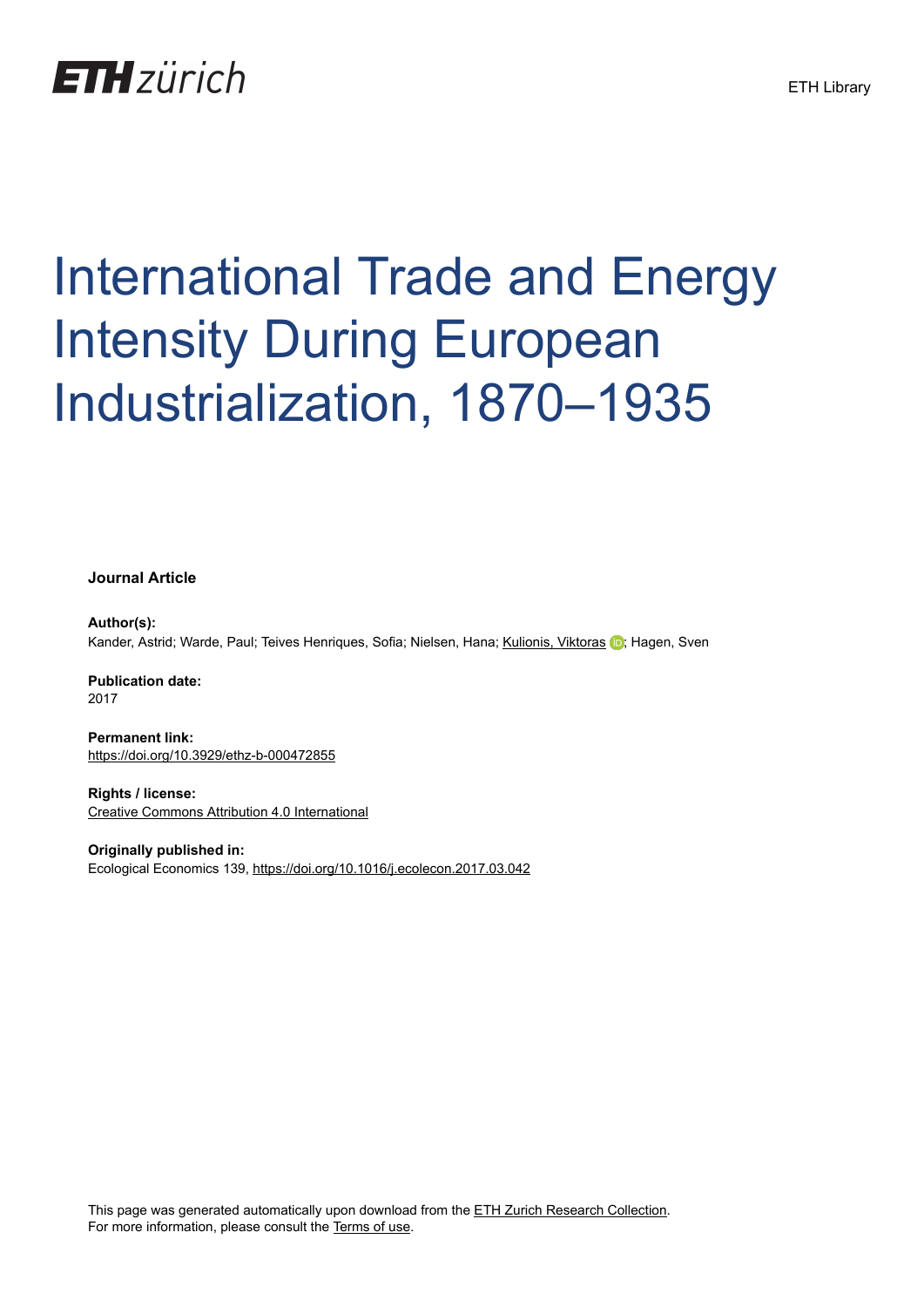Contents lists available at ScienceDirect





## Ecological Economics

journal homepage: <www.elsevier.com/locate/ecolecon>

## International Trade and Energy Intensity During European Industrialization, 1870–1935



## Astrid Kander <sup>a,</sup>\*, Paul Warde <sup>b</sup>, Sofia Teives Henriques <sup>a</sup>, Hana Nielsen <sup>a</sup>, Viktoras Kulionis <sup>a</sup>, Sven Hagen <sup>a</sup>

<sup>a</sup> Department of Economic History, Lund University School of Economics and Management, Sweden <sup>b</sup> Pembroke College, Cambridge University, United Kingdom

#### article info abstract

Article history: Received 27 June 2016 Received in revised form 13 March 2017 Accepted 31 March 2017 Available online 20 April 2017

Keywords: EKC Energy history Europe Industrialization Core Periphery International trade Energy embodied in trade Unbalanced exchange

Previous research suggests that there is an inverted U-shape curve for energy intensity in the long-run for Western Europe with a peak in the early 20th century. This paper tests the hypothesis that the increase of German and British energy intensity was an effect from the concentration of heavy industrial production to these countries, although the consumption of a significant share of these goods took place elsewhere. We use an entirely new database that we have constructed (TEG: Trade, Energy, Growth) to test whether these countries exported more energy-demanding goods than they imported, thus providing other countries with means to industrialize and to consume cheap-energy demanding goods.

We find that the U-shape curve is greatly diminished but does not disappear. The pronounced inverted U-curve in German energy intensity without trade adjustments is reduced when we account for energy embodied in the traded commodities. For Britain the shape of the curve is also flattened during the second half of the 19th century, before falling from WWI onwards. These consumption-based accounts are strongly influenced by the trade in metal goods and fuels, facilitating industrialization elsewhere.

© 2017 The Authors. Published by Elsevier B.V. This is an open access article under the CC BY license [\(http://creativecommons.org/licenses/by/4.0/\)](http://creativecommons.org/licenses/by/4.0/).

#### 1. Introduction

Today, China is often perceived as the workshop of the world, producing large amounts of cheap consumer goods for others. A century ago Britain and Germany (along with the United States) played a similar role both for Europe and globally. In these 'workshops of the world' energy and other resources are used to produce goods to satisfy foreign demand. This means that national levels of energy consumption may look profoundly different when international trade is taken into account and energy use is attributed to the final consumer, rather than producer of a good: the so-called consumption based approach [\(Davis and](#page-11-0) [Caldeira, 2010\)](#page-11-0), or ecological footprint approach [\(Wackernagel and](#page-12-0) [Rees, 1996\)](#page-12-0). Calculating consumption-based environmental impact has become popular but only covers recent decades. Often the consumption-based approach focuses on the patterns and levels of consumption of individuals.

However, from a national perspective 'consumption' is defined as production minus exports plus imports. Often contemporary consumption-based studies draw the conclusion that the developed world is outsourcing energy intensive and environmentally damaging production abroad [\(Peters et al., 2011\)](#page-11-0). However this can be questioned. Some of what appears to be the displacement of emissions from the developed

Corresponding author. E-mail address: [astrid.kander@ekh.lu.se](mailto:astrid.kander@ekh.lu.se) (A. Kander). to the less developed countries is an illusion, caused by trade between nations with energy systems of differing levels of carbon intensity, and/ or levels of energy efficiency. An improvement in energy efficiency in a developed nation, for example, could appear to be a relative 'outsourcing' of environmental damage to a developing nation without any actual alteration in trade. Yet this is hardly outsourcing as commonly understood [\(Jakob and Marschinski, 2012; Kander et al., 2015\)](#page-11-0). Furthermore, if earlier growth in consumption levels across much of the world depended on high levels of consumption of energy by the historical 'workshops', this argument is reversed for the past: Britain and Germany were providing the rest of the world economy with cheap coal and steel, while suffering pollution and resource depletion.

The main objective of our paper is to understand the nature of nations' energy needs over different phases of their historical development. The means for achieving this objective is to explore if, and how, the energy intensity curves for-7 European countries change from 1870 onwards when measuring energy use from the trade-adjusted consumption side, instead of attributing energy use solely to the point of combustion.

A standard way to measure the relationship between economic development and energy use is through energy intensity (EI), the amount of energy required to produce a unit of GDP. It has been argued that material resource use and pollution both increase, at least in relative terms, i.e. in relation to GDP, during industrialization and decline as the nations mature into service-oriented countries ([Panayotou, 1993](#page-11-0)). This argument is formalised as the Environmental Kuznets Curve (EKC). It

<http://dx.doi.org/10.1016/j.ecolecon.2017.03.042>

0921-8009/© 2017 The Authors. Published by Elsevier B.V. This is an open access article under the CC BY license [\(http://creativecommons.org/licenses/by/4.0/](http://creativecommons.org/licenses/by/4.0/)).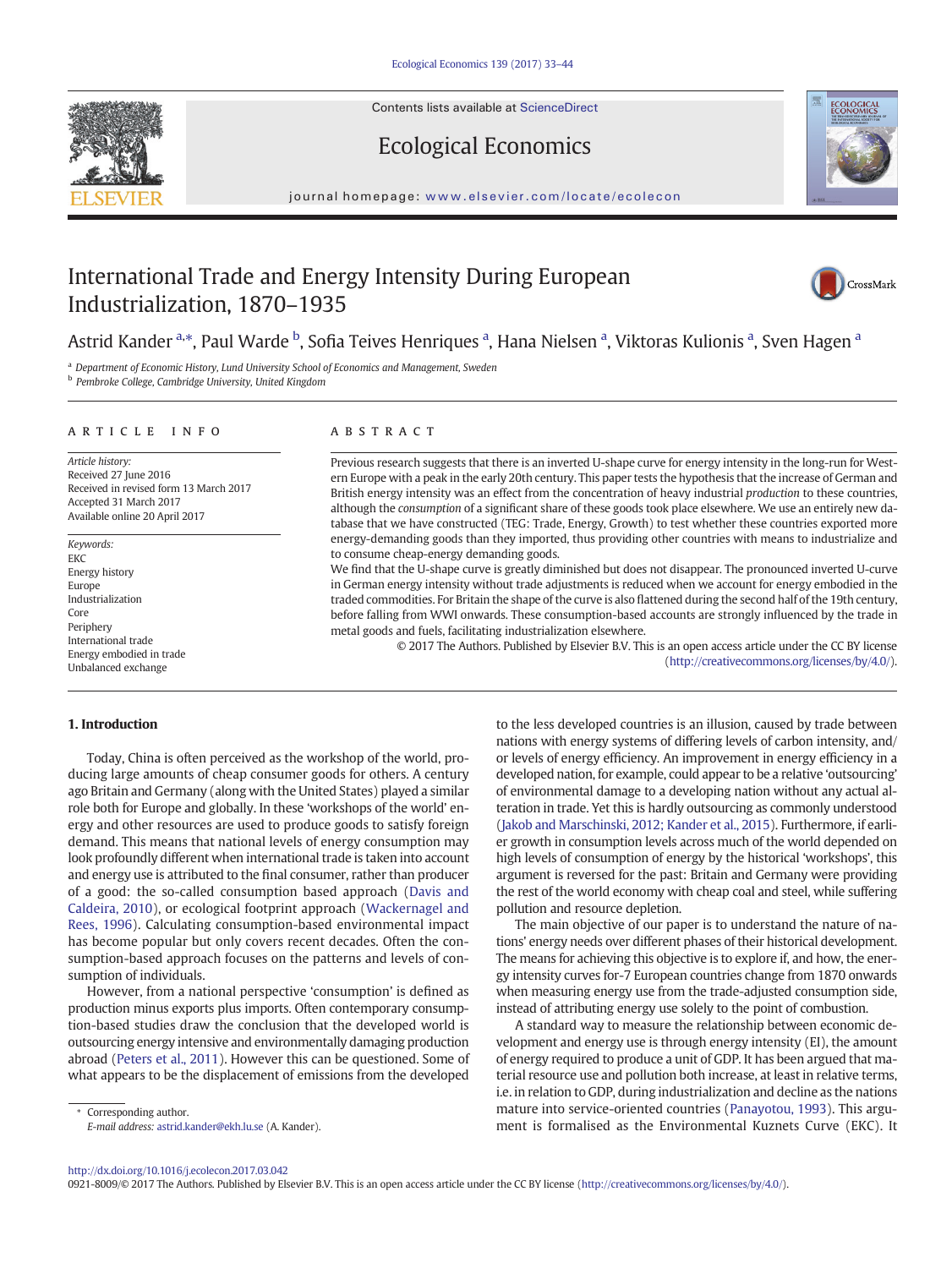implies that in the course of development things need to get worse before they can get better. Another implication drawn from this argument is that economic growth tends to solve its own environmental problems, at least in relative terms. The economy becomes less demanding of natural resources and less polluting in relation to the value of output it creates. In reality the interrelations of the economy and the environment are more complex. As demonstrated in a World Bank Report of 1992, while certain environmental damages tend to gradually diminish over time as incomes rise, such as smoke pollution, others show continuous increases, such as the volume of garbage. Other impacts are not easily measured, such as biodiversity or ecosystem quality. An additional problem is that some authors have mistaken relative decoupling of environmental impact and GDP with absolute decoupling [\(Radetzki,](#page-11-0) [1990\)](#page-11-0) and erroneously drawn the conclusion that if the pollution per unit of GDP goes down, then the environment is less pressured overall. This is of course not true: if the scale of the economy grows faster than the rate of delinkage of energy consumption and growth, then absolute environmental pressure will increase. The lion's share of EKC studies deal with absolute environmental pressure or emissions in relation to income levels, but there are some examples where pollution intensity is addressed instead [\(Sun, 1999; Tan et al., 2015](#page-11-0)). One can therefore distinguish between a weak and strong hypothesis for the EKC, where the weak hypothesis only suggests that pollution intensity resembles an inverted U ([Blackwood, 2002](#page-11-0):124–126).

[Reddy and Goldemberg \(1990\)](#page-11-0) proposed the idea of a similar inverted-U curve for energy intensity, although its is important to note that this is not identical with the EKC even in the case of the weak hypothesis (pollution intensity), as different energy carriers pollute to a very different degree (compare windpower with coal, for example).<sup>1</sup>

The existence of such a curve for energy intensity with the same shape for all countries, only differing in the timing and level of the peak, would suggest a universal pattern of industrialization, even though latecomers can learn from pioneers and by the use of more efficient technologies and peak at a lower level. Such a model suggests that all countries go through a period of increasing energy intensity as they industrialize. Previous research has not entirely confirmed this picture. Our earlier research has demonstrated that the inverted-U curve does not hold for a number of European countries, where energy intensity actually falls over the long period 1800 until today, if we include both traditional and modern energy carriers in the picture ([Gales et al., 2007;](#page-11-0) [Kander, 2002](#page-11-0)). In these studies imports of coal and other fossil fuels are included in national energy consumption, and direct exports of such fuels (such as coal from England and Germany) are deducted from their energy consumption. However, the embodied energy in goods consumed elsewhere is not adjusted for in these calculations. It was found that the inverted U-curve of energy intensity holds for the UK and Germany, and their share of total European GDP and energy consumption was so large that the whole continent's energy intensity also followed an inverted U-shape [\(Kander et al., 2013\)](#page-11-0).

In this article we critically revisit the inverted U-curve for energy consumption. Could it even be the case that there was no such curve for Europe when energy embodied in international trade is taken into account, that is, when we employ a consumption-based measure? This would indicate that the inverted U-curve is not associated with rising incomes and a stage of development per se, but the concentration of energy intensive activity in particular countries or regions. Perhaps Germany and Britain were exporting so much energy embodied in goods in the 19th century to countries outside the continent that European energy intensity, from a consumption perspective, may have been stable or

even fallen during industrialization? This is not entirely improbable. The period 1800–1913 saw a rapid expansion in world trade: from 3% to 33% of world production. Europe made up 62% of world trade in 1913 and mainly exported manufactured goods and imported primary goods [\(Kenwood and Lougheed, 1992](#page-11-0)). Manufacturing exports were dominated by the UK (which sold 70% of its exports to non-European countries in 1913) and Germany (selling 34% of their exports outside Europe) [\(Svennilson, 1954](#page-11-0)). We will examine whether the inverted Ucurve for energy intensity ceases to exist for Britain and Germany (and thus for Europe) when their international trade is accounted for. Equally, will we find countries whose energy consumption appears considerably higher once imported goods are brought into the picture? Our analysis covers seven countries: the UK, Germany, the Czech lands, Denmark, Sweden, Italy and Portugal, over the time period 1870–1935.

Section 2 of the article discusses previous research on long-term energy intensity, where this has not been adjusted for energy embodied in traded goods. [Section 3](#page-4-0) describes the new dataset that we have constructed, and how it relates to similar approaches by other researchers. We also provide a more extensive document of supplementary information (SI) alongside this paper, describing in far more detail the methods employed and results obtained, in particular on how the energy embodied in particular traded commodities has been calculated. [Section 4](#page-6-0) presents the overall results for our set of countries, firstly on energy embodied in traded commodities, both imports and exports, and secondly on how energy intensity changes after trade-adjustment. The discussion in [Section 5](#page-9-0) evaluates the implications of our results for the wider understanding of long run energy history.

#### 2. Previous Research on Long Term Energy Intensity

Previous work has already demonstrated that [Reddy and Goldemberg](#page-11-0) [\(1990\)](#page-11-0) overestimated the upwards slope of energy intensity during industrialization because they did not include traditional energy carriers such as wood and draft animal power. Initial levels of energy consumption were much higher than they appreciated. European countries that did not have access to large domestic deposits of coal, such as Sweden, the Netherlands, Italy and Spain, all showed either a slowly or even drastically declining energy intensity curve over time ([Gales et al., 2007](#page-11-0)). Analyses of Canada and the United States have also shown drastically declining energy intensity during the 19th century ([Csereklyei et al., 2016;](#page-11-0) [Henriques and Borowiecki, 2017; Unger and Thistle, 2013\)](#page-11-0). These results disproved the existence of a uniform inverted U-shape curve for all countries. Nevertheless it remained the case that some countries endowed with large deposits of domestic coal, primarily Britain and Germany, do show increasing energy intensity during their industrialization [\(Kander](#page-11-0) [et al., 2013; Warde, 2007\)](#page-11-0). In Britain's case this upward shift began early, as coal became the dominant fuel during the seventeenth and eighteenth centuries [\(Malanima, 2016; Warde, 2007](#page-11-0)). Since they were such large economies and took an increasing share of the continent's economic activity, their pattern affects the aggregate western European picture which thus also becomes an inverted U-shape curve.

[Fig. 1](#page-3-0) presents both the aggregate curve of energy intensity since 1820 for the eight Western European countries that were covered by our previous research, and a stylized inverted U-shape graph based on this.

In this article for reasons of data availability we use a different sample of countries but the shape of the curve, still driven by Britain and Germany, is very similar (see Fig.  $2$ ).<sup>2</sup> Although we have not been able to

 $^{\rm 1}$  Due to the non-proportional relationship between energy and environmental pressure as some energy carriers are polluting and others are not, and due to the possible confusions between the weak and strong EKC hypothesis, we refrain from the use of the EKC concept entirely, when we speak about energy intensity and instead use "the inverted Ucurve." The ideas that structural change (industrialization, service transition) explains the shape of the curve are however the same for both EKC and energy intensity.

 $^{\rm 2}$  The advantage with using this sample throughout the rest of this paper is that we can aggregate the national figures of energy embodied in imports and also aggregate the energy embodied in exports and get a grand total net balance for our combined set of countries. We can then see how much it can alter the aggregate shape of the European energy intensity curve for exactly this sample of countries. For this purpose we do not need to know exactly how this trade was distributed between these countries (i.e. the precise flows between each other); we only need to know what were the inflows and outflows for the whole of our sample, as any intra-sample trade cancels out.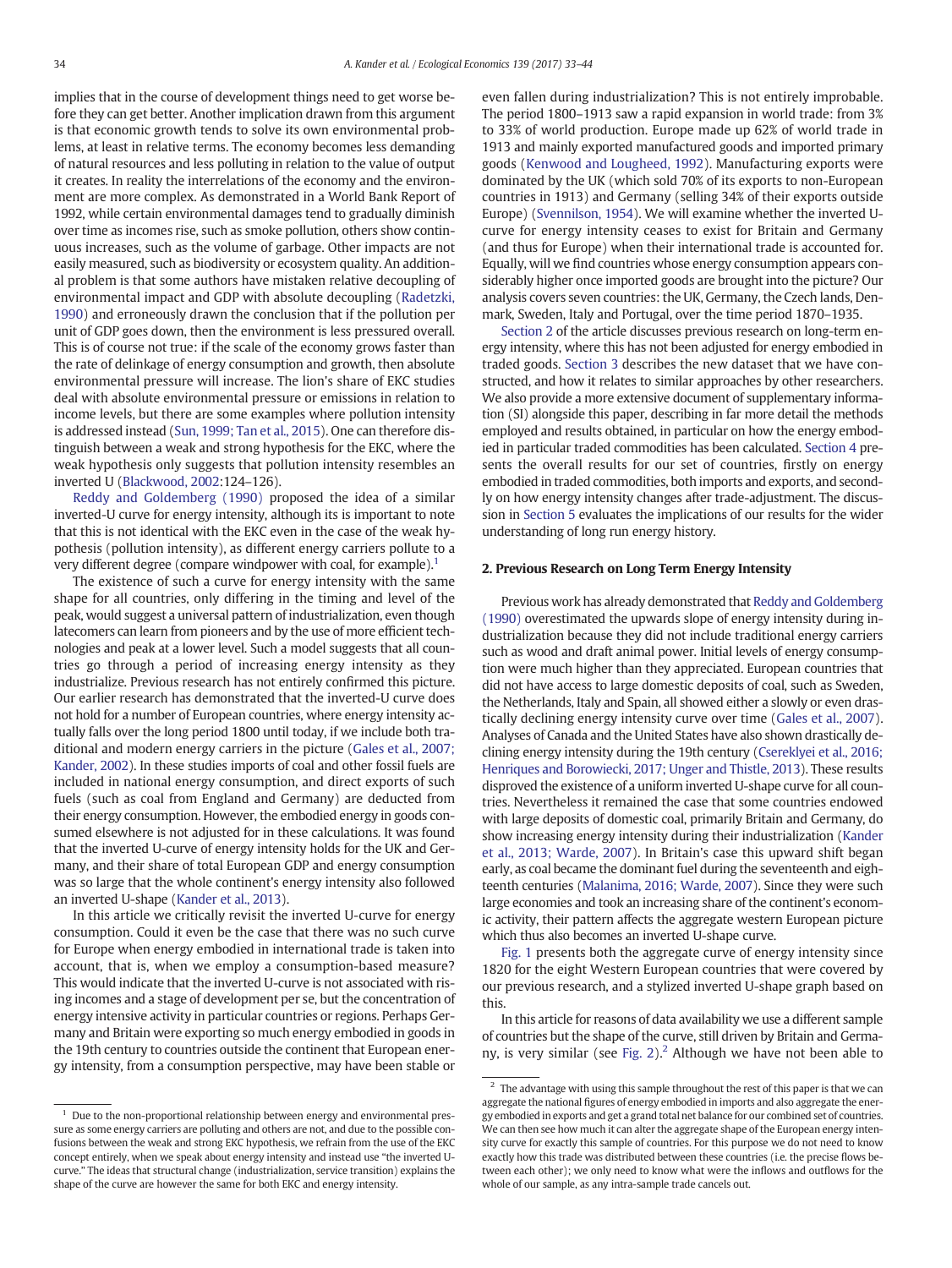<span id="page-3-0"></span>

Fig. 1. Graph of European aggregate energy intensity, 1820-2009, MJ per constant international dollar, 1990 price level. Source: [Kander et al. \(2013\)](#page-11-0) based on 8 countries: Britain, Germany, France, Italy, Spain, Netherlands, Sweden and Portugal.

include France, Spain and the Netherlands, we have added Denmark (Henriques and Borowiecki, [2017; Henriques and Sharp, 2016](#page-11-0)) and the Czech lands ([Nielsen et al., 2016](#page-11-0)). Having access to data for the Czech lands is especially interesting, since it is a coal-rich eastern European country.

[Fig. 3](#page-4-0) shows the energy intensities of the same seven individual countries included in the sample for the aggregate curve in Fig. 2 for the critical period 1870 to 1935, when the aggregate curve peaks and begins to fall. We see that as well as Germany the Czech lands had an inverted U-shaped curve for energy intensity, increasing from 1870. As mentioned above, Britain's energy intensity had already begun rising prior to 1800, peaking in the 1870s. The other economies, without domestic coal, had either flat or decreasing energy intensity during the period.

Energy intensity can change for various reasons; technical change, structural change, and changes in energy quality. Changed patterns of international trade may induce structural change. Structural change in economies means that the relative role played by different sectors in creating GDP varies over time. As nations industrialize their manufacturing grows relatively faster than agriculture, for example. Sectors differ in



Fig. 2. Energy intensity of Britain, Germany, Czech lands, Denmark, Sweden, Italy and Portugal 1800–2000, MJ per constant international dollar, 1990 price level. Source: our construction with the data from [Henriques \(2011\);](#page-11-0) [Kander et al. \(2013\)](#page-11-0), [Henriques and](#page-11-0) [Borowiecki \(2017\)](#page-11-0), [Henriques and Sharp \(2016\)](#page-11-0), and [Nielsen et al. \(2016\)](#page-11-0).

their energy requirements; to take a simple example, it takes more energy to produce \$1000 worth of steel than of pills. Technical or within-sector change in the efficiency of energy use will reduce overall energy intensity, ceteris paribus. However if at the same time structural change shifts the balance of economic activity towards more intense sectors, then this countervailing force would still cause overall energy intensity to rise. Thus even as the industrial sector improves its own technical (within-sector) efficiency, its relative growth can push aggregate energy intensity up. The relative roles of structural and technical change are very important in the analysis of energy intensity, as has been found for studies of contemporary nations ([Fujii and Managi, 2013; Mulder, 2015;](#page-11-0) [Voigt et al., 2014](#page-11-0)).

Energy quality distinguishes energy carriers according to the differential uses to which they can be put; electricity is much more versatile than coal or draft animal power, for example. This can be analysed through prices, which must to some degree reflect these differences [\(Cleveland et al., 2000; Stern, 2010](#page-11-0)). Considering energy quality is especially relevant for the period when oil and electricity enter the scene on large scale, i.e. in the second half of the 20th century in Europe. [Gentvilaite et al. \(2015\)](#page-11-0) explored the role of energy quality in shaping long-term energy intensity for Britain and Sweden, based on national energy retail prices. No relation was identified between energy quality and energy intensity in the 19th century, while improved energy quality may have stimulated declining energy intensity in Europe over the 20th century.

Other potential sources of explanations for the drastic decline in energy intensity observed after 1970 are the effects of the oil crises in the 1970s, which may have stimulated both technical change, and the structural effects of deindustrialization and transition towards a service economy. While the service transition is largely a price illusion when it comes to structural changes in the actual physical production of societies (as opposed to the distribution of the workforce), it has exercised some influence on energy intensity change as shown by conventional decomposition analysis [\(Ang and Zhang, 2000; Henriques and Kander,](#page-11-0) [2010; Kander, 2005\)](#page-11-0). More generally recent work suggests that the core innovations of the third industrial revolution (such as the microprocessor) played a greater role for reducing both material and energy intensities from the 1970s ([Fischer-Kowalski and Amann, 2001;](#page-11-0) [Kander et al., 2013; Krausmann et al., 2009; Wiedenhofer et al., 2013\)](#page-11-0).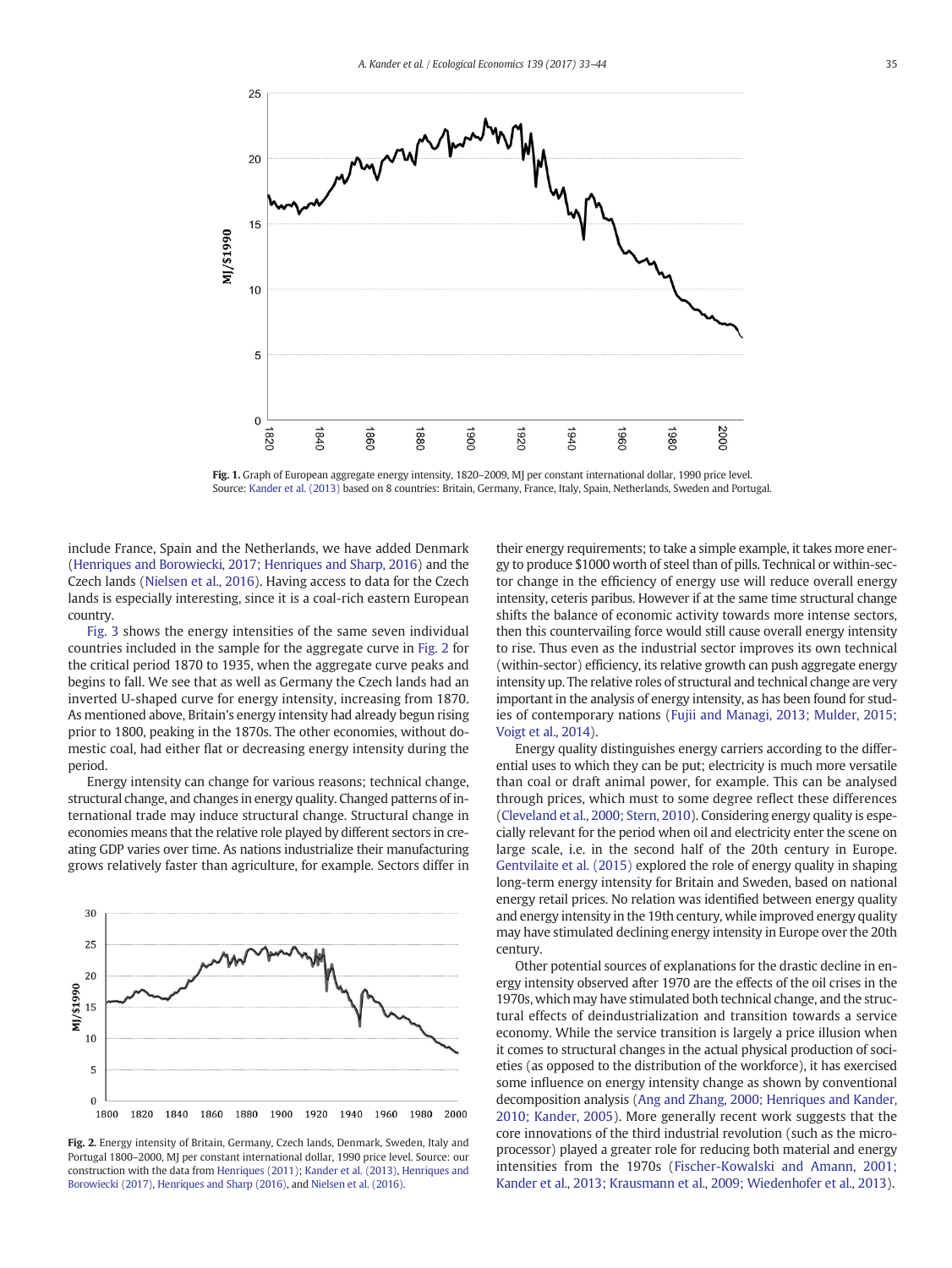<span id="page-4-0"></span>

Fig. 3. Individual country trends, energy intensity, (MJ/\$1990), 1800–1935.

Sources: For Portugal: [Henriques \(2011\),](#page-11-0) For Denmark: 1870–1913 [Henriques and Sharp \(2016\)](#page-11-0), 1914–1935 [Henriques and Borowiecki \(2017\).](#page-11-0) For the Czech lands, [Nielsen et al. \(2016\)](#page-11-0). For the other countries: Power to the People, [Kander et al. \(2013\).](#page-11-0) Swedish energy intensity is revised from the book 'Power to the People' as new research has shown that firewood use for charcoaling in the iron industry was substantially higher than assumed in previous estimates by [Schön \(1992\).](#page-11-0)

Energy intensity can also be indirectly affected by international trade via structural change. If a country specializes in heavy industrial goods for export it is likely to have a high energy intensity. If part of the decline in energy intensity in Europe after 1970 was due to the displacement of emissions to less developed parts of the world through trade, this may be a matter of moving the resource and environmental problems rather than solving them. For the period of industrialization in Europe during the 19th century, decomposition analysis clearly demonstrates that increasing energy intensity was driven by structural change with industry gradually taking up a larger fraction of GDP in at least the UK and Sweden, countries where we have established sectoral energy intensity data [\(Kander et al., 2013,](#page-11-0) Appendix B). This was almost certainly true for Germany as well. This paper addresses whether part of this structural change was due to international trade.

#### 3. Methods and Data

This work relies on a new database, TEG (Trade, Energy and Growth), which will be linked to the LEG (Long-run Energy and Growth) database previously published online (used in [Kander et al., 2013](#page-11-0); see [www.](http://www.energyhistory.org) [energyhistory.org](http://www.energyhistory.org)).<sup>3</sup> LEG is constructed from a conventional 'production' perspective, that accounts for the energy used within national borders (and thus includes imports and exports of energy carriers such as coal and oil, but no embodied energy). TEG provides a consumption-based account of energy instead, and contains information about quantities of exported and imported goods for all our countries where these are relevant for an energy analysis; the amount of embodied energy in these traded goods; and the net result of embodied energy flows. This allows the calculation of consumption-based energy account and we include in this study the benchmark years ca 1870, 1913 and 1935. Data is

provided for Germany, Great Britain, Sweden, Portugal, Italy, Denmark and the Czech lands.<sup>4</sup>

Energy sources included are primary energy carriers, both traditional and modern. Traditional energy sources are firewood, feed for draft animals, and direct working water and wind (the latter being very small shares of the total).<sup>5</sup> Modern carriers include fossil fuels (coal, oil and later natural gas), and electricity produced from sources other than fossil fuels: hydro, nuclear, wind, solar etc.<sup>6</sup>

Our approach has much in common with studies of material flows, and industrial and social metabolism [\(Ayres and Simonis, 1994; Cussó](#page-11-0) [et al., 2006; Fischer-Kowalski and Hüttler, 1998; González de Molina](#page-11-0) [and Toledo, 2014; Haberl et al., 2001; Krausmann et al., 2009; Kuskova](#page-11-0) [et al., 2008](#page-11-0)). All are interested in the interaction of human societies and their environmental and ecological context over time, and especially the transformations brought by industrialization and globalization. Such approaches have sought to develop an understanding of such relationships and changes through the mapping of quantitiative flows of

<sup>&</sup>lt;sup>3</sup> This covered Germany, Great Britain [\(Warde, 2007\)](#page-12-0), Sweden [\(Kander, 2002\)](#page-11-0), France, Portugal [\(Henriques, 2009, 2011](#page-11-0)), Italy [\(Malanima, 2006](#page-11-0)), Spain [\(Gales et al., 2007\)](#page-11-0) and the Netherlands ([Gales et al., 2007](#page-11-0)).

<sup>4</sup> For the Czech lands, all data prior to WWII refer to Czech lands only, thus the geographical area which more or less corresponds to the current territory of the Czech Republic. Within the period of 1870–1913, the Czech lands were a part of larger entity – the Austro-Hungarian Empire. For the period after WWII, the geographical scope includes the newly created republic of Czechoslovakia, thus both the Czech and Slovak Republic. German data refers to what were its current borders at the time, as some territory was lost after 1919. British data refers only to Great Britain and does not include Ireland, although the Irish Free State was part of the UK before 1921 and Northern Ireland remained in the UK throughout the period.

 $5$  Food for humans was not included, since this is not done in contemporary consumption-based acccounts. It would require a full account of labor time used in different production processes as well as estimates of how large share of a worker's food that was consumed while he was working. Moreover rough calculations we have made including the labor force make it clear that it would comprise a very small share of the energy embodied in traded goods.

 $6\,$  We do not quality-adjust the energy on basis of prices, and nor do studies of Energy Intensity or embodied energy in general. Of course different carriers do have varied qualities, although the most distinctive, oil and especially electricity, did not have very wide usage during this period. Coal, having a higher energy density, was better for transportation than firewood, but in many regards they are not dissilimar.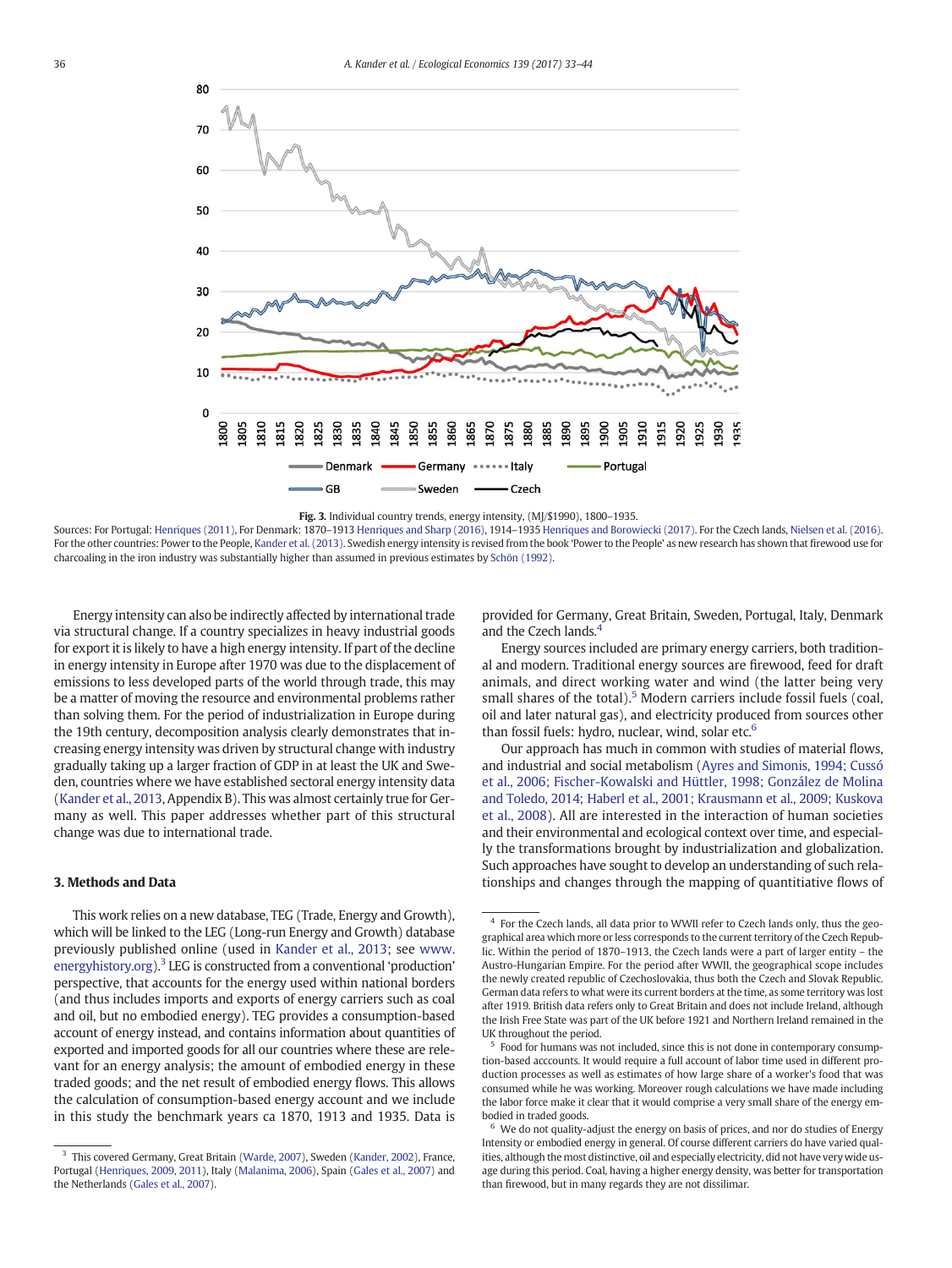matter, nutrients and energy, establishing an idea of what the basic material and energy needs for particular phases of development have been and how they have been met. However, our method differs in important ways. In calculating energy embodied in traded goods we do not only count direct energy used in the final stage of production, but also indirect energy used in earlier stages of production to extract and manufacture the main inputs into the final commodity. This is a major difference between our method and previous physical balance of trade (PBT) analyses applied to historical data, such as [Krausmann \(2015\)](#page-11-0) or [Schandl](#page-11-0) [and Schulz \(2002\)](#page-11-0). Our approach is in this respect more similar to energy accounts introduced by [Odum \(1995\)](#page-11-0) ([Hau and Bakshi, 2004\)](#page-11-0), but differs in that we do our calculations in terms of fuel equvialents, rather than equivalents of solar energy, and we draw narrower boundaries around the production system. Our focus on energy as a strategic resource, following the chain of production of goods and all related energy inputs through a detailed process analysis means that we can thus trace not only the direct exchange of fossil fuels and strategic resources like steel and cotton, but also the "hidden" or embodied flows of energy. More localised studies have provided such historical information for some agricultural commodities ([Aguilera et al., 2015; Tello et al.,](#page-11-0) [2016](#page-11-0)) we provide estimates for national trade as a whole. We view all these different approaches as complementary in seeking to understand the intertwined story of social metabolism of societies and their energy histories; but it is important to recognise that different studies do not measure precisely the same things.

The ecological footprint approach ([Wackernagel et al., 2004;](#page-12-0) [Wackernagel and Rees, 1996\)](#page-12-0) is also closely related to studies of social metabolism. It translates all feasible environmental impacts into land equivalents, and by including embodied land in products, bridges over to the contemporary studies of embodied energy and carbon emissions, called the carbon footprint or consumption-based carbon accounting. This form of consumption-based accounting is conducted on basis of large world wide input-output databases from the 1990s onwards, tracing the energy and carbon emissions upstreams in the global value chains of production. However this has not been attempted for earlier periods ([Lenzen et al., 2012;](#page-11-0) [Peters et al., 2011; Wiedmann et al., 2015\)](#page-11-0).

In the Supplementary information (SI) to this article we lay out in detail our methods and provide the sources of information for the individual countries and products. The basic method we use to trace energy embodied in goods is process analysis ([Bullard et al., 1978](#page-11-0)), and the relationship of our method to process analysis and the more well-known life-cycle analysis is also set out in the supplementary material. The constraints of historical data means that energy inputs into production have to be reconstructed step by step from a range of sources, but with extensive use of industrial censuses. As explained in the SI, we do not include the energy required to produce capital goods (e.g. machinery) used for the productive processes we examine, although the production of new machinery is included. The scale of this task means goods covered have been limited to those estimated to require energy inputs of a signficant scale in traded goods (some goods may be relatively energy intensive but are not traded internationally, such as bricks). For examples of how technical coefficents and multipliers are constructed for certain key products, please see the SI.

In applying process analysis to historical data, we establish the main steps in the production of a final good and add energy consumption figures at each step to produce an aggregate total. In process analysis this total is called the multiplier, that is the amount by which a basic unit of the good should be multiplied to reach the figure for embodied energy. Our calculations use a multiplier of GJ per ton. For instance the production of simple iron and steel goods contains three main steps: 1) mining ore 2) reducing the oxygen of the ore and refining it into pig iron 3) smelting and working the metal into final products. Steps 2 and 3 are the most energy consuming and have the highest energy requirements (energy needed to produce one ton of output). The energy used in the final step in the production is called the direct energy requirement, while the energy used in producing inputs into the final step in production is called the indirect energy requirements. The multiplier is the sum of the indirect and direct requirements per unit of final output. The different steps also produce waste, as well as by-products to which, in certain circumstances, energy inputs should be allocated. A ton of final good may require more or less than a ton of each input (for example, one ton of cotton goods required 1.08 tons of raw cotton because of wastage in production). Thus the indirect energy requirement for each ton of input into a final good must be adjusted to reflect this using a ratio of input weight to the weight of final product called the technical coefficient, raw cotton having a coefficient of 1.08.

Creating the TEG database requires three steps.

#### 3.1. Energy Requirements and Multipliers

Firstly we must find information on the energy required to produce goods, that is, to establish all of the indirect and direct energy requirements that allow calculation of the multiplier for each ton of traded product. The limiting factor is detailed data on energy use. In contrast, trade statistics are the most widely available historical statistics, often with very detailed annual data for both imports and exports. Logically this implies that the system for identifying homogeneous product groups for which multipliers can be established must be driven by the available energy data rather than the trade statistics.

Information on energy inputs into production differs significantly over time and between different products. In some countries like Sweden industrial statistics provide annual data from 1911 onwards with information about energy use for all the subsectors of manufacturing.<sup>7</sup> In other cases benchmark industrial censuses exist (e.g. the Census of Production beginning in 1907 in Britain; In Germany the first complete industrial census was in 1936, with more limited censuses from 1875). In the 19th century data is less easily available, but the industrial structure was also relatively simpler with fewer products and large groups with relatively homogeneous characteristics. Even in the absence of formal industrial censuses, there are occasional comprehensive surveys of fuel consumption in sectors of industry and/or the employment of steam power (such as the Royal Commission on Coal of 1870 in the UK ([HMSO- Her Majesty's Stationery Of](#page-11-0)fice, 1871), or the Inquérito Industrial de 1881 in Portugal ([MOPCI-Ministério das Obras Públicas,](#page-11-0) [Comércio e Indústria, 1881\)](#page-11-0)).

The multipliers have been constructed for benchmark dates (ca. 1870, 1913 and 1935). As detailed in the SI, we have country-specific multipliers for most goods, but where data is lacking we assume constant energy efficiency across countries in identical traded goods as a most plausible assumption (and one widely employed in modern studies). In most countries this effects only a very small proportion or none of our data. In Germany and Italy technical efficiencies could not be established for a much larger proportion of goods. Where necessary we assume the same production technologies for an appropriate comparator, equating for example coal-rich Germany and Britain.

#### 3.2. Calculating Energy Embodied in Trade

The next step is to apply the multipliers to the trade statistics and calculate the embodied energy flows in international trade. We have used national trade statistics for each country. We have avoided currency problems by always using the trade statistics expressed in tons rather than monetary values. Thus we adjust the energy flows embodied in trade based on the physical quantities of traded commodities and the

 $7\,$  A difference between the method of process analysis that we follow here and that of some contemporary input-output methods is that we only capture the direct energy used in different process steps. This means that while contemporary consumption based accounts try to apportion energy used for commercial transportation to the different relevant sectors, we do not. This would be desirable in a complete accounting but current data availability does not permit this.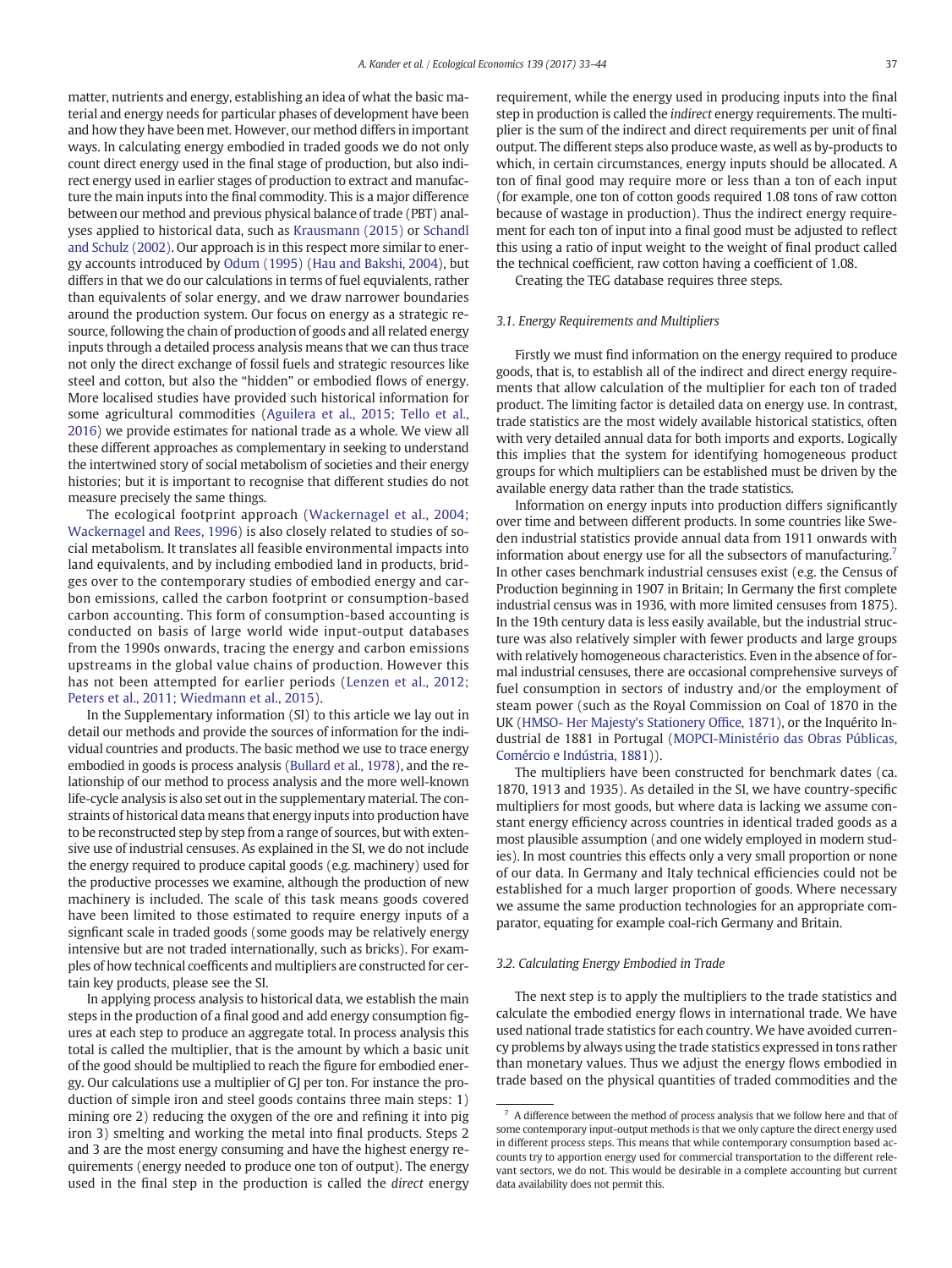<span id="page-6-0"></span>respective energy demands in their production. $8$  To use the physical quantities of traded goods, rather than the values, is fairly unproblematic for this early period. The bulk of traded goods in this period were relatively standard commodities such as iron, grain or cotton, but this method becomes more troublesome for more complex goods like machinery and vehicles. Where weight was not reported we had to make assumptions about the average relation between weight and value, based on sources described in the SI. It is important to note explicitly that our data does take into account imported goods that were used as inputs for domestic processes for the production of goods then exported. In this early stage of global trade these kinds of trade flows were not as significant as they are today, but mattered in for example the case of raw cotton imported into Britain that was used to produce British textiles for export.

#### 3.3. Adjusting Energy Intensity

In the last step we use the net value of energy embodied in trade (NEE). This is written according to the conventions of trade analysis:

NEE = Exported energy−Imported energy.

This value is then inserted into the following equation:

#### $CBA = PBA-(NEE)$

used to calculate energy with a consumption-based approach (CBA) by adjusting the Production Based Approach (PBA). Thus if imports are larger than exports, the subtraction of a negative value of the NEE will make the CBA larger than the PBA, while in the reverse case of exports exceeding imports, this will give a positive value of the NEE, making the CBA smaller than the PBA. The adjusted CBA is then used to calculate a new consumption-based energy intensity for each country and the aggregate sample.

Obviously there is a direct link between the amounts of energy consumed within the borders of a nation, and the same nation's GDP. Energy has been used to fuel the furnaces and engines of that nation in a very direct sense. Energy used in production and services increased GDP. When we establish energy intensity from the consumption-based perspective instead we lose some of that straightforward connection. Some of the energy used within a country's borders is for producing exports, which contribute to the national income. When we adjust for energy flows embodied in both imports and exports there is no longer the direct logical link to national income. Strictly speaking the monetary flows must still balance, in that the income spent on imports must balance that earned by exports, net of capital transfers. But the implicit assumption behind a consumption-based energy intensity is that income per capita would not be much affected by the composition of exports, a counterfactual scenario that is very difficult to assess. Nevertheless we regard the adjusted energy intensity as an interesting indicator of the energy demands of consumption at particular income levels, and one less influenced by the vagaries of local resource endowments and international specialization. Furthermore, we are interested in how consumption-based energy intensity changes during industrialization, rather than its level in relation to production-based energy intensity, and for that purpose our approach helps understand the effect from trade on energy demand and intensity.

#### 4. Results

#### 4.1. Energy Embodied in the Traded Goods

The goods that mattered most for energy embodied in trade differ among our countries and between dates. [Fig. 4](#page-7-0) shows the composition of net embodied energy in trade for the major product groups in three benchmark years – 1870, 1913 (1907 for the Great Britain) and 1935. We provide corresponding more detailed tables for all countries in the SI with full export and import accounts. [Fig. 4](#page-7-0) shows the final net energy balance for major commodities only.

As seen in [Fig. 4,](#page-7-0) Britain was a large net-exporter of capital goods, like iron and steel, throughout the period 1870–1935. It was also a significant net-exporter of cotton textiles and importer of raw cotton around 1870, and in 1907, but in 1935 the importance of raw cotton imports had dwindled, although textile exports were still significant. Energy embodied in grain imports (mainly fodder for the draft animals used to grow the grain) steadily rose over time. Britain exported large amounts of coal and coke. While the amount of energy embodied in the export of fuels (i.e. consumed in mining and coke production) was obviously only a fraction of its entire energy content, its embodied energy alone was still significant enough to make them the third ranked commodity group for embodied energy in 1907, and fifth in 1935.

It is important to note that we do not include the direct energy content in coal and coke that will be burned elsewhere as part of embodied energy, but for comparative purposes we report on the actual magnitude of the direct energy of fossil fuels with a separate mark in the graphs in [Fig. 4](#page-7-0) for all countries (white dot titled 'net fossils'). This comparison provides an interesting perspective on the amount of embodied energy and direct energy content of traded fossil fuels. In 1870, for example, the net direct energy content of British coal exports was dwarfed by the magnitude of the embodied energy in the exported metals. By 1913, however, with the ongoing rise of fossil fuel exports from the Great Britain, the energy balance shows a different picture.

Germany became a large net-exporter of heavy industrial capital goods during the period studied with a peak in 1913. As [Table 1](#page-9-0) shows, in in the early 1870s Germany was a net importer of embodied energy, mainly iron and steel goods. By 1913, however, the country became a major exporter of iron and steel, machinery and chemical products while primarily importing agricultural goods.

Embodied energy in coal and coke (the energy used to extract and produce those fuels), as in other coal-rich countries in our sample, also made up a large fraction of exported embodied energy. Contrary to Britain, Germany never had substantial textile exports, but did have a large chemical sector. Again, a full energy accounting of German trade would have been much larger, since the direct energy content of coal and coke exports are not included in the measure of embodied energy.

For the remaining countries the embodied energy in trade differed substantially, both in terms of magnitude but also in the composition of major traded goods. Both Sweden and the coal-rich Czech lands were net exporters of embodied energy throughout the period of study. Initially in Sweden a large share of embodied energy in exports was concentrated into one sector – metals, but by the end of 1935, paper and pulp became the largest product group. In the Czech lands, on the other hand, the composition of energy embodied in goods was far more fragmented among a variety of consumer goods, such as textiles, sugar and glass, but also metals, which later became the largest export group.

Italy, Denmark and Portugal, on the other hand remained net importers of embodied energy throughout the period of study. In all three countries imports of coal, coke and steel products were important, while on the export side Italy had largest shares of embodied energy in textile products and Denmark and Portugal in food products. In terms of direct energy content of traded fossil fuels (net fossils), all countries without domestic coal reserves (Italy, Portugal, Sweden and Denmark) were clear net importers.

<sup>&</sup>lt;sup>8</sup> Unlike input-output analyses that rely on calculating embodied energy using the value of trade, we use purely physical indicators, so export prices are not part of our calculations and therefore do not affect the results. Of course export incomes are part of GDP and the denominator of energy intensity irrespective of whether this is measured from the production or consumption side.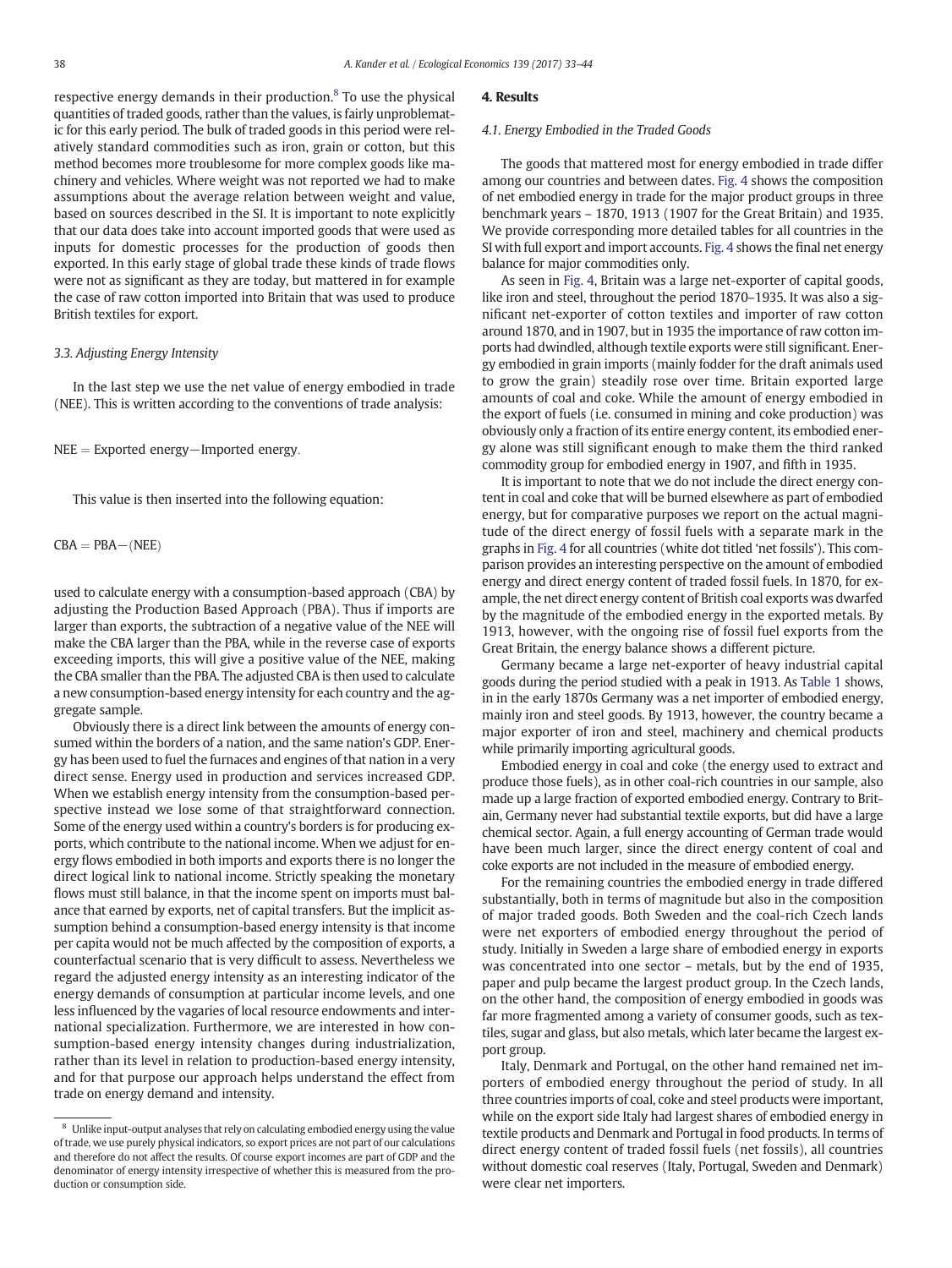<span id="page-7-0"></span>



Fig. 4. Energy embodied in trade by major products, 1870-1935. Note: Positive values denote net exports and negative values are net imports. Values only include energy embodied in traded goods but not the actual direct energy content of the traded goods. The white dot shows the actual energy content of the traded fossil fuels; positive values denotes net exports of fossil fuels and negative values denotes net imports.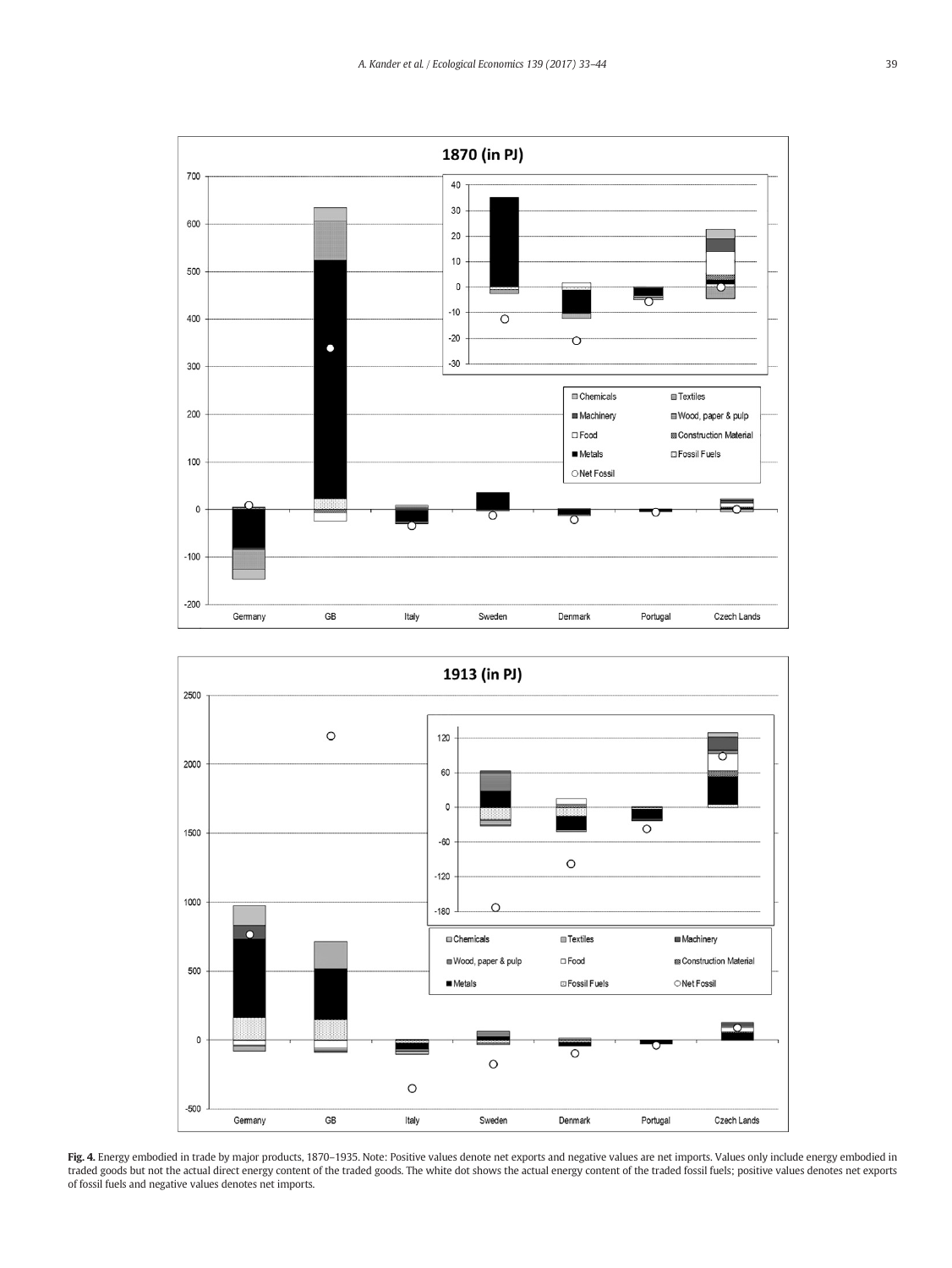

Fig. 4 (continued).

#### 4.2. Adjusted Energy Intensity

By aggregating the results for our whole sample we can study the net-balance of energy embodied in trade for a group of significant European countries, but not for western and central Europe as a whole. Germany and the Czech lands were also exporters to countries further east within Europe. The overall results are provided in [Tables 1 and 2](#page-9-0). The main conclusion is that when energy embodied in trade is accounted for, energy intensity changed substantially, not only for individual countries but also for our whole sample.

The inverted U-curve of German energy intensity became much less pronounced after trade adjustment. This was not only due to internal flows of embodied energy within our sample, as aggregate curve also becomes flatter over the late 19th and early 20th century. It goes up a small amount (13%) between 1870 and 1913. For Britain the curve becomes flat right across the second half of the 19th century.

One might hypothesize that some of the non-coal economies that did not have any inverted U-shape curve from the production-based account might have one with the consumption-based method. But as [Table 1](#page-9-0) clearly demonstrates this did not happen. The main net-flows of energy were not between the countries of our sample. Instead there was a net outflow of energy to other parts of the world.

#### 4.3. German, British and Czech Trade Patterns

In the late 19th century, only Britain had a large amount of trade with non-European countries (in monetary values), about half of its total. The USA and India were the main non-European trading partners for the UK, with Canada, Argentina, Australia and Russia making up about 5% each. In the period of our analysis Germany and the Czech lands are the most interesting cases from an energy intensity point of view, because after 1870 they are the only countries driving the curve of energy intensity up. As we have seen, in Germany's case this had a clear inverted-U form before adjustment for trade, and it moved from

being a net-importer of embodied energy in 1870 to a net-exporter by 1913. Thus at least part of the increase in national energy consumption to 1913 must have been satisfying consumers in other countries.

We have seen the drastic change in Germany's energy intensity curve when adjusted for trade. The country mainly responsible for the inverted U-shaped curve of energy intensity at a European level in this period had a much smaller rise in energy intensity when viewed from the consumption side. Even though aggregate intensity might rise by Germany cornering a larger share of continental output this effect was not large enough in our sample to offset the reduction from accounting for energy embodied in trade.

It thus becomes of particular interest to identify Germany's trading partners. If their energy embodied in exported goods largely left Europe, we could conclude that intercontinental trade was the main factor driving up the non-adjusted curve for the continent. However, Germany's main trading partners were Austria-Hungary, France, Russia and the UK. Unlike Britain, its trade was not orientated outside the continent. Of these countries France is not in our sample and Austria-Hungary is only partially covered (the Czech lands being part of it). In sheer economic (value) terms Germany always had a favourable balance of trade in relation to the UK, but a negative balance in relation to their main non-European trading partners, the USA and Russia. Germany's exports of goods with a large share of embodied energy, such as iron and steel, and coal and coke, were also mostly to European neighbours, as shown in [Table 3.](#page-10-0) Substantial amounts went to countries outside of our sample, such as France, Belgium and the Netherlands.

The Czech lands also represent an interesting case, although the share of their trade within the sample is small relative to Britain and Germany. Before the establishment of Czechoslovakia in 1918, the Czech lands were part of the Austro-Hungarian Monarchy. Austria-Hungary was to a large extent a "self-sufficient economic entity" ([Matis,](#page-11-0) [1994\)](#page-11-0). The composition of goods in Czechoslovak foreign trade was relatively stable throughout the period of study, with imports dominated by raw materials and commodities, while consumer and industrial goods formed the largest share of exports. In the early stages of the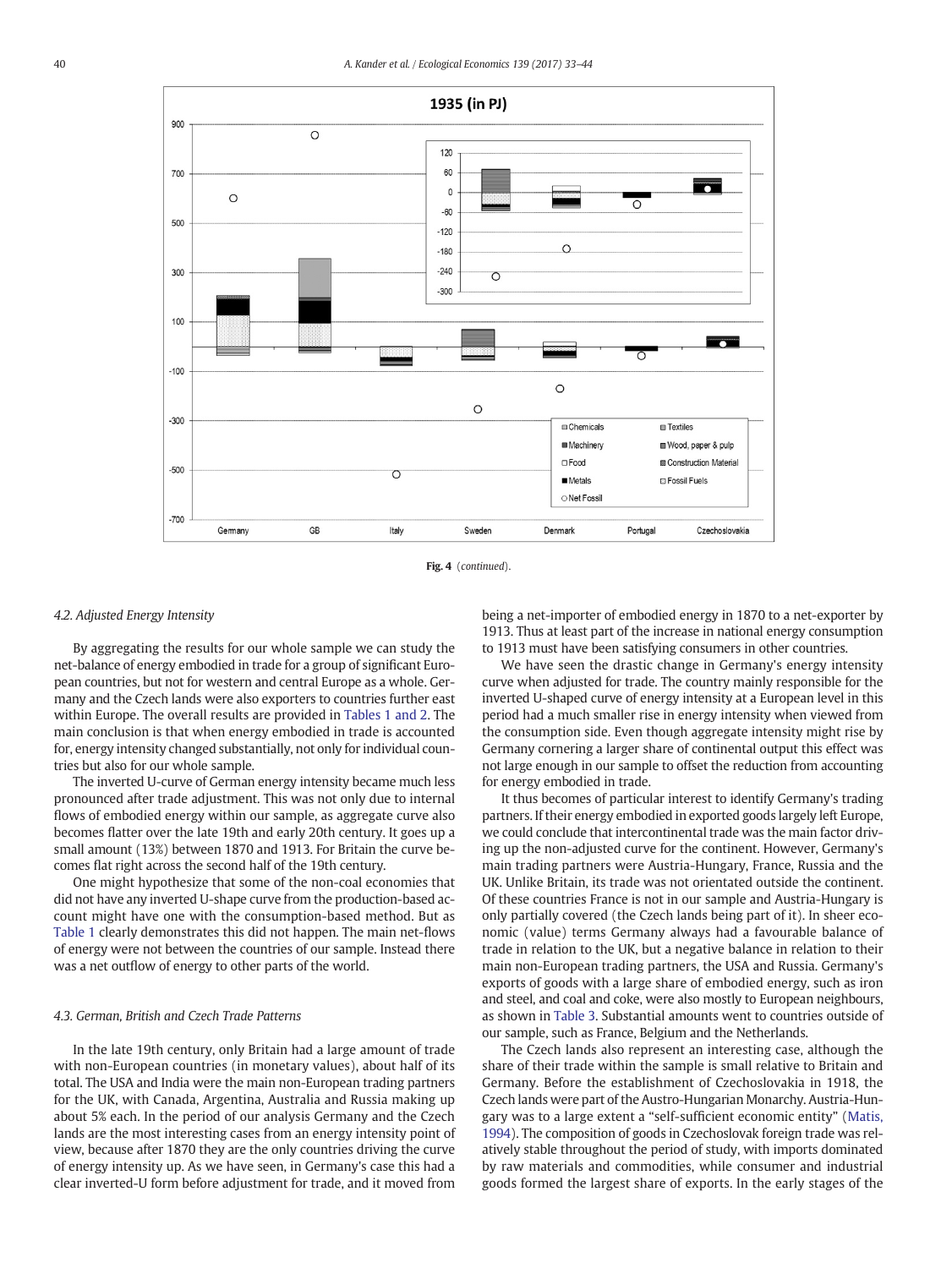#### <span id="page-9-0"></span>Table 1

Production based (PB) energy, consumption based (CB) energy and PB energy intensity (PB E/Y) and CB energy intensity (CB E/Y) for all our seven countries and the aggregate group.

|                  | 1832 | 1849              | c.1870            | c.1913 | 1935   |
|------------------|------|-------------------|-------------------|--------|--------|
| Energy, PB (PJ)  |      | 2842              | 5196              | 14,204 | 13,371 |
| Denmark          |      | 34                | 44                | 124    | 200    |
| Germany          |      | 481               | 1360 <sup>a</sup> | 6227   | 5381   |
| Italy            |      | 326               | 353               | 688    | 883    |
| Portugal         |      | 54                | 66                | 116    | 136    |
| GB               | 979  | 1711              | 3004              | 6114   | 5738   |
| Sweden           |      | 149               | 190               | 340    | 410    |
| Czech            |      | 87                | 179               | 595    | 623    |
| Energy, CB (PJ)  |      |                   | 4760              | 12,403 | 12,963 |
| Denmark          |      |                   | 58                | 157    | 238    |
| Germany          |      |                   | 1503 <sup>a</sup> | 5252   | 5111   |
| Italy            |      |                   | 371               | 781    | 958    |
| Portugal         |      |                   | 71                | 139    | 151    |
| GB               | 959  | 1535              | 2441              | 5311   | 5539   |
| Sweden           |      |                   | 157               | 311    | 393    |
| Czech            |      | 86 <sup>a</sup>   | 159               | 452    | 573    |
| GDP (bn 1990 \$) |      |                   | 240.1             | 587.7  | 770    |
| Denmark          |      |                   | 4.1               | 11.7   | 20.2   |
| Germany          |      |                   | 76.7 <sup>a</sup> | 237.3  | 275.5  |
| Italy            |      |                   | 43.5              | 96.9   | 137.4  |
| Portugal         |      |                   | 4.3               | 7.2    | 11.6   |
| GB               | 35.9 | 54.2              | 93.3              | 191    | 262    |
| Sweden           |      |                   | 5.1               | 16.2   | 28.1   |
| Czech            |      | 6.8 <sup>a</sup>  | 12.6              | 27.4   | 34.8   |
| PB E/Y (MJ/S)    |      |                   | 21.7              | 24.0   | 17.0   |
| Denmark          |      |                   | 10.6              | 10.6   | 9.9    |
| Germany          |      |                   | 17.7              | 26.2   | 19.5   |
| Italy            |      |                   | 8.1               | 7.1    | 6.4    |
| Portugal         |      |                   | 15.2              | 16.1   | 11.8   |
| GB               | 27   | 31.6              | 32.2              | 32.0   | 21.9   |
| Sweden           |      |                   | 33.9              | 22.2   | 14.9   |
| Czech            |      | 12.8 <sup>a</sup> | 14.3              | 21.7   | 17.9   |
| $CB E/Y$ (MJ/S)  |      |                   | 19.8              | 21.1   | 16.8   |
| Denmark          |      |                   | 14.1              | 13.5   | 11.8   |
| Germany          |      |                   | 19.6              | 22.1   | 18.6   |
| Italy            |      |                   | 8.5               | 8.1    | 7.0    |
| Portugal         |      |                   | 16.3              | 19.3   | 13.0   |
| GB               | 26.4 | 28.1              | 26.1              | 27.8   | 21.1   |
| Sweden           |      |                   | 28.0              | 19.2   | 14.0   |
| Czech            |      | 12.7              | 12.7              | 16.5   | 16.3   |

Note: PB and CB are both net of trade (Exports minus imports), but in the case of PB it is only direct energy content of carriers like fossil fuels (coal and oil), and in the case of CB it is also the net embodied energy in trade. Text in bold is total for seven countries. PJ  $= 10^{15}$  J.

<sup>a</sup> Czech '1849' data is for 1841. Danish data is for 1874. German data is for 1872.

industrial development in Czechoslovakia, textile and glass products accounted for the largest export share by value. In volume terms, the Czech lands have historically been a major exporter of coal (brown coal) and wood, most of which was destined for the current territory of Austria. Exports going west from Czechoslovakia consisted mainly of sugar, timber, glassware, wooden articles, paper and hops. Exports eastwards from Czechoslovakia (including the territory of Austria) were dominated by iron and steel, machinery, chemical products, sugar, alcohol, textiles and footwear ([Cisar and Pokorny, 1922](#page-11-0)). By 1913 the Czechoslovak territories were the most important trading region of the whole monarchy, and within it played a similar role to Germany in a larger European context, or Britain in regard to a variety of trading partners earlier in the 19th. By 1913 some 70% of total Czechoslovak production was destined for exports, mainly within the borders of Austria-Hungary, with only some 30% estimated to be consumed domestically.

#### 4.4. Consumption-Based National Energy Accounts

National energy histories change substantially when viewed on a consumption basis. Accounting for trade brings major adjustments to levels as well as trends (see [Table 4](#page-10-0)). However, unsurprisingly, the

#### Table 2

Production based (PB) energy intensity, and consumption based (CB) energy intensity, in $dex$  1870  $= 100$ .

| PB energy intensity |      |      |        |        |      |                          |
|---------------------|------|------|--------|--------|------|--------------------------|
|                     | 1832 | 1849 | c.1870 | c.1913 | 1935 | Pattern                  |
| Denmark             |      |      | 100    | 100    | q3   | No inverted U            |
| Germany             |      |      | 100    | 148    | 110  | Inverted II              |
| Italy               |      |      | 100    | 88     | 79   | No inverted II           |
| Portugal            |      |      | 100    | 106    | 78   | Tiny inverted U          |
| <b>GB</b>           | 85   | 98   | 100    | 99     | 68   | Long run inverted U, but |
|                     |      |      |        |        |      | very flat 1849-1913      |
| Sweden              |      |      | 100    | 62     | 43   | No inverted II           |
| Czech               |      |      | 100    | 152    | 125  | Inverted U               |
| 7 countries         |      |      | 100    | 112    | 80   | Inverted U               |
|                     |      |      |        |        |      |                          |
| CB energy intensity |      |      |        |        |      |                          |
| Denmark             |      |      | 100    | 96     | 84   | No inverted U            |
| Germany             |      |      | 100    | 113    | 89   | Shallow inverted U       |
| Italy               |      |      | 100    | 95     | 82   | No inverted II           |
| Portugal            |      |      | 100    | 118    | 80   | Inverted II              |
| G <sub>B</sub>      | 101  | 107  | 100    | 107    | 81   | No inverted II           |
| Sweden              |      |      | 100    | 69     | 50   | No inverted U            |
| Czech               |      |      | 100    | 130    | 129  | Upword slope then flat   |
| 7 countries         |      |      | 100    | 107    | 85   | Shallow inverted U       |

impact is rather different in magnitude and direction. Measured by dividing embodied energy in trade by production-based national energy consumption (where a positive sign indicates export of energy and a negative sign import) embodied energy in trade varies between  $+24%$ (Czech lands in 1913) and −31% (Denmark in 1870). Net exporters are the coal-rich countries; Britain and the Czech lands, but also Sweden, rich in charcoal and iron ore. Coal-rich Germany is a very interesting case; it moves from being a net-importer in 1870 ( $-11\%$ ) to a net– exporter in 1913  $(+16%)$  and continues to be a net-exporter in 1935 (+4%). Net importers are Denmark, Portugal and Italy. These are countries that lacked domestic coal resources, and were not well-endowed with iron ore.

In all cases the net adjustment was smaller in 1935 than 1913, reflecting the interwar era of protectionism and Depression. In Sweden, Britain and Denmark the relative size of traded embodied energy declined after 1870. In fact Sweden and Britain are surprisingly similar in the ratios and trends of net-exported energy at the three benchmarks; it seems the comparative advantages of energy-intensive production fell for these two countries over time. This is not surprising given dramatically falling transportation costs, which helped equalize energy costs internationally. Land-locked Germany came later to exploiting its coal-advantages, with a peak share of embodied energy in exports in 1913.

In Portugal and the Czech lands the gap between consumption- and production-based was largest in 1913 and declined thereafter, as volumes of trade diminished. Portugal was a late industrializer, and late in importing steel and coal and machinery, so this is expected. The Czech lands could, to some degree, also be characterized as a late industrializer, though the nature of the country's trade pattern and domestic production changed substantially between 1870 and 1913. In fact, by the beginning of WWI the territories of the Czech lands covered the needs of the whole Austrio-Hungarian Monarchy, and at this point its pattern of trade in 1913 thus resembled that of other industrialized countries, dominated by imports of raw materials and exports of manufactured goods.

#### 5. Conclusions

This study shows that applying the consumption-based approach rather than the production-based account is relevant for analysing Europe's intensive phase of industrialization, 1870–1935. The inverted U-shape curve for energy intensity is greatly diminished for our set of seven European countries when we account for energy embodied in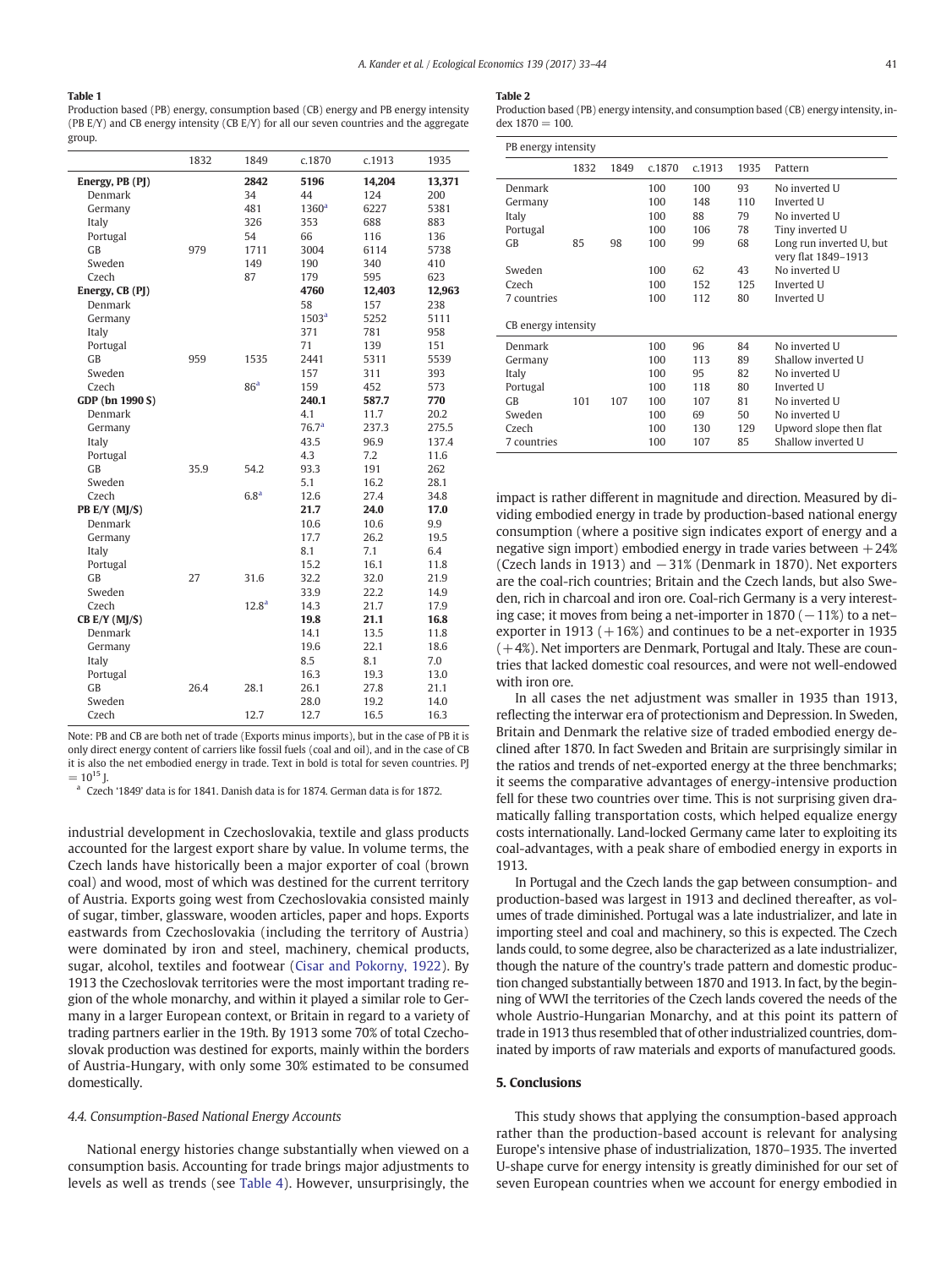### <span id="page-10-0"></span>Table 3

Share of German exports of iron and steel goods, coal and coke to main trading partners, 1913.

| Tons/country    | Pig iron (782,911) | Cast iron (700,779) | Iron goods (1,173,265) | Coal (34,598,408) | Coke (6,432,986) |
|-----------------|--------------------|---------------------|------------------------|-------------------|------------------|
| UK              |                    | 71%                 | 22%                    |                   |                  |
| France          | 15%                |                     |                        | 9%                | 37%              |
| Belgium         | 40%                | 10%                 |                        | 17%               | 15%              |
| Netherlands     |                    |                     | 14%                    | 21%               |                  |
| Austria-Hungary | 14%                | 6%                  |                        | 35%               | 16%              |
| Japan           |                    |                     | 8%                     |                   |                  |
| Argentina       |                    |                     | 8%                     |                   |                  |
| Russia          |                    |                     |                        | 6%                | 8%               |
| Switzerland     |                    |                     |                        |                   | 6%               |

internationally traded commodities. Instead we find a much flatter curve for the 19th century and then a declining curve from WWI onwards, with the rise between 1870 and 1913 falling by around twofifths.

The results show that the coal-rich countries were making use of their coal resources and specializing in heavy industrial production, some of it for export to other European countries that lacked domestic coal resources. The role of coal for specialization peaked before the WWI and diminished thereafter. This is especially obvious in the case of Germany that net-exported around 16% of national energy consumption in embodied form before the War. This substantially affected the energy intensity pattern for Germany and our set of seven countries. Britain's proportional net-export of energy peaked at an early date,

around 1870, when 19% of energy consumption was embodied in exports, a similar level to China today ([Tang et al., 2016](#page-12-0)).

However, Europe is larger than our set of seven countries, and more than half of Germany's export of heavy industrial goods went to other European countries outside of our sample. Thus for the entirety of Europé it is highly unlikely that the curve disappears, as Britain and Germany were the main industrial producers.

These results shed new light on the historical relationship between energy and GDP. The stylized fact of the inverted U-shape curve for energy intensity suggests that during an intense phase of industrialization, energy use in relation to GDP, by necessity goes up. This is because of structural change, with a growing share of industry in GDP, even if within-sector energy intensity is falling. Previous research has shown that

#### Table 4

Individual country patterns.

|                                                              | Imported<br>fossil fuels, PJ | Total national energy<br>consumption, minus food, PJ | Embodied in imports, PJ, (within<br>brackets; of which coal and coke) | Embodied in<br>exports, PJ             | Net national<br>energy<br>consumption | Net-exported energy<br>embodied in goods, PJ | Net<br>exports/national<br>energy, % |
|--------------------------------------------------------------|------------------------------|------------------------------------------------------|-----------------------------------------------------------------------|----------------------------------------|---------------------------------------|----------------------------------------------|--------------------------------------|
| 1832<br>1849                                                 | Great Britain                | 979<br>1712                                          | 23<br>41                                                              | 43<br>218(5)                           | 959<br>1535                           | 20<br>177                                    | 2%<br>10%                            |
| 1870 0.85<br>1907 31<br>1935 322                             |                              | 3004<br>6114<br>5738                                 | 94<br>291<br>224                                                      | 657(21)<br>1094(148)<br>423(73)        | 2441<br>5311<br>5539                  | 563<br>803<br>199                            | 19%<br>13%<br>3%                     |
| Germany<br>1872 105<br>1913 271<br>1935 201                  |                              | 1360<br>6227<br>5381                                 | 279(7)<br>302(15)<br>178 (24)                                         | 143(11)<br>1278 (17)<br>448 (153)      | 1503<br>5252<br>5111                  | $-143$<br>976<br>270                         | $-11%$<br>16%<br>4%                  |
| 1841 0<br>1870 0<br>$1913 \quad 0^a$<br>1935 59 <sup>b</sup> | Czech Lands                  | 87<br>179<br>596<br>623                              | 0.9<br>8<br>20<br>34                                                  | 1.8<br>28(1.1)<br>163(4.9)<br>85 (6.9) | 86<br>160<br>452<br>573               | 0.95<br>20<br>142<br>51                      | 1.1%<br>11%<br>24%<br>8.1%           |
| Sweden<br>1913 173<br>1935 253                               | 1870 12.5 <sup>c</sup>       | 190<br>340<br>410                                    | 8(0.8)<br>57.5 (20.9)<br>72 (36)                                      | 41<br>87<br>89                         | 157<br>311<br>393                     | 33<br>29.5<br>17                             | 17%<br>9%<br>4%                      |
| Denmark<br>1870 21<br>1913 98<br>1935 170                    |                              | 44<br>124<br>200                                     | 16(1)<br>60(9)<br>71 (18)                                             | 3<br>24<br>32                          | 57<br>158<br>238                      | $-13$<br>$-33$<br>$-38$                      | $-31%$<br>$-27%$<br>$-19%$           |
| Portugal<br>1870 5.6<br>1913 37.2<br>1935 36.2               |                              | 66<br>116<br>136                                     | 5.8(0.3)<br>27.5(3.1)<br>18.9(1.7)                                    | 0.7<br>4.2<br>4.4                      | 71<br>139<br>151                      | $-5.0$<br>$-23.3$<br>$-14.4$                 | $-8%$<br>$-20%$<br>$-11%$            |
| Italy<br>1870 34<br>1913<br>1935 516                         | 352                          | 353<br>688<br>883                                    | 28(1,8)<br>130(19)<br>112 (38)                                        | 10<br>36<br>37                         | 371<br>781<br>958                     | $-18$<br>$-94$<br>$-75$                      | $-5%$<br>$-14%$<br>$-8%$             |

<sup>a</sup> 89 exported.

<sup>b</sup> 70 exported.

 $c$  Of coal 12.3 PJ or (93%) was imported. All oil (0.2 PJ) was imported in 1870.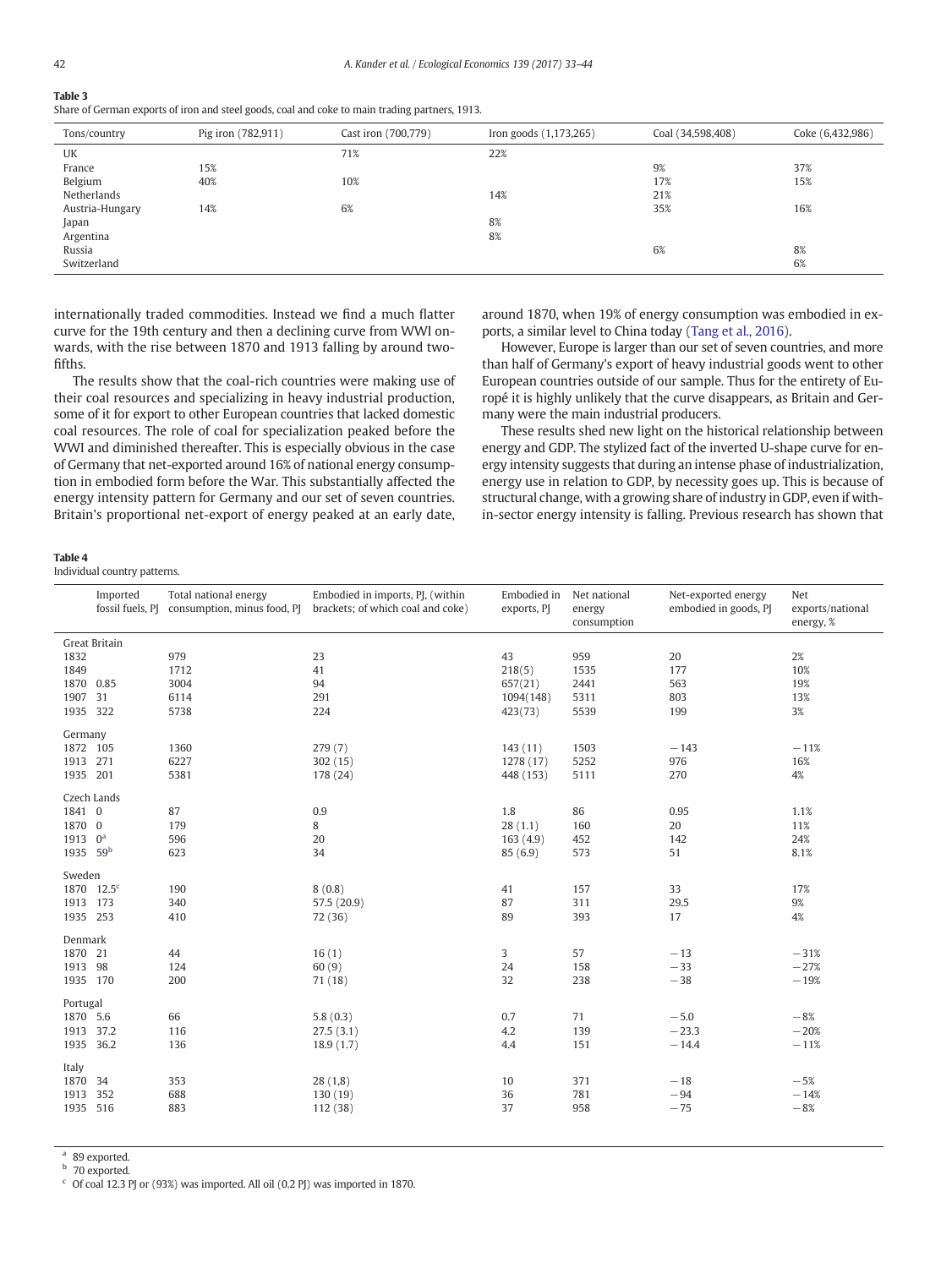<span id="page-11-0"></span>for European countries this was not the case, and energy intensity was flat or falling during industrialization (Gales et al., 2007).<sup>9</sup> The current study reinforces this revised view and suggests that a flat or declining energy intensity during industrialization is a normal feature, found also in some coal-rich early industrializers, if counted net of energy embodied in international trade. The higher incomes from industrialization do not necessarily, or even normally, lead to higher energy intensity in a consumption-based approach.

As coal was the dominant fuel in this period, these results suggest that early industrializers bore a large domestic environmental burden to the benefit of later industrialisers and less coal-rich countries who imported capital goods and fuel, both inside and outside Europe. Britain and Germany and the Czech lands gave others the means to industrialize and develop, and suffered pollution and health problems as a consequence (of course, it is well documented that their imports in turn may have been associated with other problems). This complicates the way we perceive the role of core and periphery in economic development. This empirical result by no means overturns or reverses all earlier propositions but suggests the environmental, economic and social impact of trade is a complex area. Such data also potentially speaks to ethical debates on current responsibility of nations for historical fossil fuel emissions. It is clear that production- and consumption-based approaches will give different results, in the past as well as the present. The data may also help shed light on different countries' roles in the world trade system, particularly when we can refine studies to examine trade and embodied energy in particular kinds of goods (such as capital goods associated with phases of infrastructural development, as well as consumer goods). The results stress how important it is to analyse energy and emissions embodied in international trade for assessing nations' performance in complying with production-based emission targets in the present and future, and by doing so actually reduce global carbon emissions and pollution, rather than displacing them elsewhere in the world system.

#### Acknowledgement

The study was conducted in the research project: Who did the dirty work? Energy embodied in European and global trade, 1800- 1970, funded by the Swedish Research Council (421-2013-1110) (Vetenskapsrådet).

#### Appendix A. Supplementary data

Supplementary data to this article can be found online at [http://dx.](http://dx.doi.org/10.1016/j.ecolecon.2017.03.042) [doi.org/10.1016/j.ecolecon.2017.03.042](http://dx.doi.org/10.1016/j.ecolecon.2017.03.042).

#### References

- Aguilera, E., Guzmán Casado, G., Infante Amate, J., Soto Fernández, D., García Ruiz, R., Herrera, A., Villa, I., Torremocha, E., Carranza, G., González de Molina, M., 2015. Embodied Energy in Agricultural Inputs. Incorporating a Historical Perspective. DT-SEHA 1507. [http://repositori.uji.es/xmlui/bitstream/handle/10234/141278/DT-](http://repositori.uji.es/xmlui/bitstream/handle/10234/141278/DT-SEHA%201507.pdf?sequence=1)[SEHA%201507.pdf?sequence=1](http://repositori.uji.es/xmlui/bitstream/handle/10234/141278/DT-SEHA%201507.pdf?sequence=1) Accessed May 2016.
- Ang, B.W., Zhang, F., 2000. [A survey of index decomposition analysis in energy and envi](http://refhub.elsevier.com/S0921-8009(16)30776-5/rf0010)[ronmental studies. Energy 25, 1149](http://refhub.elsevier.com/S0921-8009(16)30776-5/rf0010)–1176.
- Ayres, R., Simonis, U.E., 1994. [Industrial Metabolism: Restructuring for Sustainable Devel](http://refhub.elsevier.com/S0921-8009(16)30776-5/rf0015)[opment. United Nations University Press, Tokyo](http://refhub.elsevier.com/S0921-8009(16)30776-5/rf0015).
- Blackwood, J.R., 2002. [Energy Research at the Cutting Edge. Nova Science, Hauppauge,](http://refhub.elsevier.com/S0921-8009(16)30776-5/rf0020) [N.Y](http://refhub.elsevier.com/S0921-8009(16)30776-5/rf0020).
- Bullard, C.W., Penner, P.S., Pilati, D.A., 1978. [Net energy analysis. Resour. Energy 1,](http://refhub.elsevier.com/S0921-8009(16)30776-5/rf0025) [267](http://refhub.elsevier.com/S0921-8009(16)30776-5/rf0025)–313.
- Cisar, J., Pokorny, F., 1922. [The Czechoslovak Republic. T.Fisher Unwin, London](http://refhub.elsevier.com/S0921-8009(16)30776-5/rf0030).
- Cleveland, C.J., Kaufmann, R.K., Stern, D.I., 2000. [Aggregation and the role of energy in the](http://refhub.elsevier.com/S0921-8009(16)30776-5/rf0035) [economy. Ecol. Econ. 32, 301](http://refhub.elsevier.com/S0921-8009(16)30776-5/rf0035)–317.
- Csereklyei, Z., Varas, Rubio, del M, M., Stern, D.I., 2016. [Energy and economic growth: the](http://refhub.elsevier.com/S0921-8009(16)30776-5/rf0040) [stylized facts. Energy J. 37, 223](http://refhub.elsevier.com/S0921-8009(16)30776-5/rf0040)–256.
- Cussó, X., Garrabou, R., Tello, E., 2006. [Social metabolism in an agrarian region of Catalonia](http://refhub.elsevier.com/S0921-8009(16)30776-5/rf0045) (Spain) in 1860–1870: fl[ows, energy balance and land use. Ecol. Econ. 58, 49](http://refhub.elsevier.com/S0921-8009(16)30776-5/rf0045)–65.
- Fischer-Kowalski, M., Amann, C., 2001. [Beyond IPAT and Kuznets curves: globalization as](http://refhub.elsevier.com/S0921-8009(16)30776-5/rf0055) [a vital factor in Analysing the environmental impact of socio-economic metabolism.](http://refhub.elsevier.com/S0921-8009(16)30776-5/rf0055) [Popul. Environ. 23, 7](http://refhub.elsevier.com/S0921-8009(16)30776-5/rf0055)–47.
- Fischer-Kowalski, M., Hüttler, W., 1998. [Society's metabolism. J. Ind. Ecol. 2, 107](http://refhub.elsevier.com/S0921-8009(16)30776-5/rf0060)–136. Fujii, H., Managi, S., 2013. [Which industry is greener? An empirical study of nine indus](http://refhub.elsevier.com/S0921-8009(16)30776-5/rf0065)[tries in OECD countries. Energ Policy 57, 381](http://refhub.elsevier.com/S0921-8009(16)30776-5/rf0065)–388.
- Gales, B., Kander, A., Malanima, P., Rubio, M., 2007. [North versus South: energy transition](http://refhub.elsevier.com/S0921-8009(16)30776-5/rf0070) [and energy intensity in Europe over 200 years. Eur. Rev. Econ. Hist. 11, 219](http://refhub.elsevier.com/S0921-8009(16)30776-5/rf0070)–253.
- Gentvilaite, R., Kander, A., Warde, P., 2015. [The role of energy quality in shaping long](http://refhub.elsevier.com/S0921-8009(16)30776-5/rf0075)[term energy intensity in Europe. Energy 8, 133](http://refhub.elsevier.com/S0921-8009(16)30776-5/rf0075)–153.
- González de Molina, M., Toledo, V.M., 2014. [The Social Metabolism: A Socio-Ecological](http://refhub.elsevier.com/S0921-8009(16)30776-5/rf0080) [Theory of Historical Change. Springer International Publishing](http://refhub.elsevier.com/S0921-8009(16)30776-5/rf0080).
- Haberl, H., Erb, K.-H., Krausmann, F., 2001. [How to calculate and interpret ecological foot](http://refhub.elsevier.com/S0921-8009(16)30776-5/rf0085)[prints for long periods of time: the case of Austria 1926](http://refhub.elsevier.com/S0921-8009(16)30776-5/rf0085)–1995. Ecol. Econ. 38, 25–45.
- Hau, J.L., Bakshi, B.R., 2004. [Promise and problems of emergy analysis. Ecol. Model. 178,](http://refhub.elsevier.com/S0921-8009(16)30776-5/rf0090) [215](http://refhub.elsevier.com/S0921-8009(16)30776-5/rf0090)–225.
- Henriques, S.T., 2009. [Energy Consumption in Portugal: 1856](http://refhub.elsevier.com/S0921-8009(16)30776-5/rf0095)–2006. Consiglio Nazionale [delle Ricerche, Naples](http://refhub.elsevier.com/S0921-8009(16)30776-5/rf0095).
- Henriques, S.T., 2011. [Energy Transitions, Economic Growth and Structural Change: Por](http://refhub.elsevier.com/S0921-8009(16)30776-5/rf0100)[tugal in a Long-run Comparative Perspective. Lund University, Lund](http://refhub.elsevier.com/S0921-8009(16)30776-5/rf0100).
- Henriques, S.T., Borowiecki, K.J., 2017. [The drivers of long-run CO2 emissions in Europe,](http://refhub.elsevier.com/S0921-8009(16)30776-5/rf0105) [North America and Japan since 1800. Energ Policy 101, 537](http://refhub.elsevier.com/S0921-8009(16)30776-5/rf0105)–549.
- Henriques, S.T., Kander, A., 2010. [The modest environmental relief resulting from the](http://refhub.elsevier.com/S0921-8009(16)30776-5/rf0110) [transition to a service economy. Ecol. Econ. 70, 271](http://refhub.elsevier.com/S0921-8009(16)30776-5/rf0110)–282.
- Henriques, S.T., Sharp, P., 2016. [The Danish agricultural revolution in an energy perspec](http://refhub.elsevier.com/S0921-8009(16)30776-5/rf0115)[tive: a case of development with few domestic energy sources. Econ. Hist. Rev. 69,](http://refhub.elsevier.com/S0921-8009(16)30776-5/rf0115) [844](http://refhub.elsevier.com/S0921-8009(16)30776-5/rf0115)–869.
- HMSO- Her Majesty's Stationery Office, 1871. [Report of the Commissioners Appointed to](http://refhub.elsevier.com/S0921-8009(16)30776-5/rf0120) [Inquire into the Several Matters Relating to Coal in the United Kingdom. Vol. I. Gen](http://refhub.elsevier.com/S0921-8009(16)30776-5/rf0120)[eral report and twenty-two sub-reports, HMSO, London](http://refhub.elsevier.com/S0921-8009(16)30776-5/rf0120).
- Jakob, M., Marschinski, R., 2012. [Interpreting trade-related CO2 emission transfers. Nat.](http://refhub.elsevier.com/S0921-8009(16)30776-5/rf0130) [Clim. Chang. 3, 19](http://refhub.elsevier.com/S0921-8009(16)30776-5/rf0130)–23.
- Kander, A., 2002. [Economic Growth, Energy Consumption and CO2 Emissions in Sweden](http://refhub.elsevier.com/S0921-8009(16)30776-5/rf0135) 1800–[2000. Lund University, Lund](http://refhub.elsevier.com/S0921-8009(16)30776-5/rf0135).
- Kander, A., 2005. [Baumol's disease and dematerialization of the economy. Ecol. Econ. 55,](http://refhub.elsevier.com/S0921-8009(16)30776-5/rf0140) [119](http://refhub.elsevier.com/S0921-8009(16)30776-5/rf0140)–130.
- Kander, A., Malanima, P., Warde, P., 2013. [Power to the People: Energy in Europe over the](http://refhub.elsevier.com/S0921-8009(16)30776-5/rf0145) [Last Five Centuries. Princeton University Press, Princeton, NJ](http://refhub.elsevier.com/S0921-8009(16)30776-5/rf0145).
- Kander, A., Jiborn, M., Moran, D.D., Wiedmann, T.O., 2015. [National greenhouse-gas ac](http://refhub.elsevier.com/S0921-8009(16)30776-5/rf0150)[counting for effective climate policy on international trade. Nat. Clim. Chang. 5,](http://refhub.elsevier.com/S0921-8009(16)30776-5/rf0150) [431](http://refhub.elsevier.com/S0921-8009(16)30776-5/rf0150)–435.
- Kenwood, G., Lougheed, A., 1992. [The Growth of the International Economy 1820](http://refhub.elsevier.com/S0921-8009(16)30776-5/rf0155)–1990. [Routledge, New York and London](http://refhub.elsevier.com/S0921-8009(16)30776-5/rf0155).
- Krausmann, F., 2015. [The global metabolic transition. Resource use and economic devel](http://refhub.elsevier.com/S0921-8009(16)30776-5/rf0160)[opment during industrialization. Paper for the World Economic History Congress](http://refhub.elsevier.com/S0921-8009(16)30776-5/rf0160) [2015, Kyoto.](http://refhub.elsevier.com/S0921-8009(16)30776-5/rf0160)
- Krausmann, F., Gingrich, S., Eisenmenger, N., Erb, K.-H., Haberl, H., Fischer-Kowalski, M., 2009. [Growth in global materials use, GDP and population during the 20th century.](http://refhub.elsevier.com/S0921-8009(16)30776-5/rf0165) [Ecol. Econ. 68, 2696](http://refhub.elsevier.com/S0921-8009(16)30776-5/rf0165)–2705.
- Kuskova, P., Gingrich, S., Krausmann, F., 2008. [Long term changes in social metabolism](http://refhub.elsevier.com/S0921-8009(16)30776-5/rf0170) and land use in Czechoslovakia, 1830–[2000: an energy transition under changing po](http://refhub.elsevier.com/S0921-8009(16)30776-5/rf0170)[litical regimes. Ecol. Econ. 68, 394](http://refhub.elsevier.com/S0921-8009(16)30776-5/rf0170)–407.
- Lenzen, M., Kanemoto, K., Moran, D., Geschke, A., 2012. [Mapping the structure of the](http://refhub.elsevier.com/S0921-8009(16)30776-5/rf0175) [world economy. Environ. Sci. Technol. 46, 8374](http://refhub.elsevier.com/S0921-8009(16)30776-5/rf0175)–8381.
- Malanima, P., 2006. [Energy Consumption in Italy in the 19th and 20th Centuries: A Statis](http://refhub.elsevier.com/S0921-8009(16)30776-5/rf0180)[tical Outline. Consiglio Nazionale delle Ricerche, Naples.](http://refhub.elsevier.com/S0921-8009(16)30776-5/rf0180)
- Malanima, P., 2016. [Energy consumption in England and Italy, 1560](http://refhub.elsevier.com/S0921-8009(16)30776-5/rf0185)–1913. Two pathways [toward energy transition. Econ. Hist. Rev. 69, 78](http://refhub.elsevier.com/S0921-8009(16)30776-5/rf0185)–103.
- Matis, H., 1994. [The Economic Development of Austria since 1870. Edward Elgar, Aldershot](http://refhub.elsevier.com/S0921-8009(16)30776-5/rf0190). MOPCI-Ministério das Obras Públicas, Comércio e Indústria, 1881. [Inquérito Industrial de](http://refhub.elsevier.com/S0921-8009(16)30776-5/rf0195) [1881. Imprensa Nacional, Lisboa.](http://refhub.elsevier.com/S0921-8009(16)30776-5/rf0195)
- Mulder, P., 2015. [International specialization, sector structure and the evolution of](http://refhub.elsevier.com/S0921-8009(16)30776-5/rf0200) [manufacturing energy intensity in OECD countries. Energy J. 111](http://refhub.elsevier.com/S0921-8009(16)30776-5/rf0200)–136.
- Nielsen, H., Warde, P., Kander, A., 2016. [East versus West: Energy Transition and Energy](http://refhub.elsevier.com/S0921-8009(16)30776-5/rf0205) [Intensity in Coal-Rich Europe 1830](http://refhub.elsevier.com/S0921-8009(16)30776-5/rf0205)–2000.
- Odum, H.T., 1995. [Environmental Accounting: Emergy and Environmental Decision Mak](http://refhub.elsevier.com/S0921-8009(16)30776-5/rf0210)[ing. John Wiley & Sons, New York.](http://refhub.elsevier.com/S0921-8009(16)30776-5/rf0210)
- Panayotou, T., 1993. [Economic growth and the environment. Working paper WP238.](http://refhub.elsevier.com/S0921-8009(16)30776-5/rf0215) [Technology and Employment Programme. International Labour Of](http://refhub.elsevier.com/S0921-8009(16)30776-5/rf0215)fice, Geneva.
- Peters, G.P., Minx, J.C., Weber, C.L., Edenhofer, O., 2011. [Growth in emission transfers via](http://refhub.elsevier.com/S0921-8009(16)30776-5/rf0220) [international trade from 1990 to 2008. Proc. Natl. Acad. Sci. 108, 8903](http://refhub.elsevier.com/S0921-8009(16)30776-5/rf0220)–8908.
- Radetzki, M., 1990. [Ekonomisk tillväxt och miljö. SNS, Stockholm](http://refhub.elsevier.com/S0921-8009(16)30776-5/rf0225).
- Reddy, A.K.N., Goldemberg, J., 1990. [Energy for the developing world. Sci. Am. 111](http://refhub.elsevier.com/S0921-8009(16)30776-5/rf0230)–118. Schandl, H., Schulz, N., 2002. [Changes in the United Kingdom's natural relations in terms](http://refhub.elsevier.com/S0921-8009(16)30776-5/rf0235) [of society's metabolism and land-use from 1850 to the present day. Ecol. Econ. 41,](http://refhub.elsevier.com/S0921-8009(16)30776-5/rf0235)
- [203](http://refhub.elsevier.com/S0921-8009(16)30776-5/rf0235)–221. Schön, L., 1992. [Trädbränslen i Sverige 1800-1990 - användning och prisutveckling.](http://refhub.elsevier.com/S0921-8009(16)30776-5/rf4369)
- [Vattenfall Research Bioenergy \(ISSN 1100-5130\)](http://refhub.elsevier.com/S0921-8009(16)30776-5/rf4369).
- Stern, D.I., 2010. [Energy quality. Ecol. Econ. 69, 1471](http://refhub.elsevier.com/S0921-8009(16)30776-5/rf0240)–1478.
- Sun, J.W., 1999. The nature of CO<sub>2</sub> [emission Kuznets curve. Energ Policy 27 \(12\), 691](http://refhub.elsevier.com/S0921-8009(16)30776-5/rf0245)–694. Svennilson, I., 1954. [Growth and Stagnation in the World Economy. Garland, London](http://refhub.elsevier.com/S0921-8009(16)30776-5/rf0250).
- Tan, Q., Wen, Z., Chen, J., 2015. [The relationships between industrial pollution intensity](http://refhub.elsevier.com/S0921-8009(16)30776-5/rf0255) [and economic growth based on intensity environment Kuznets curve: study on](http://refhub.elsevier.com/S0921-8009(16)30776-5/rf0255) [China's pilot cities. Int. J. Sust. Dev. World Ecol. 22 \(3\), 231](http://refhub.elsevier.com/S0921-8009(16)30776-5/rf0255)–241.

 $9$  Obviously environmental burden is not proportional to energy per se. Certain energy carriers cause more pollution than others.

Davis, S.J., Caldeira, K., 2010. [Consumption-based accounting of CO2 emissions. Proc. Natl.](http://refhub.elsevier.com/S0921-8009(16)30776-5/rf0050) [Acad. Sci. 107, 5687](http://refhub.elsevier.com/S0921-8009(16)30776-5/rf0050)–5692.